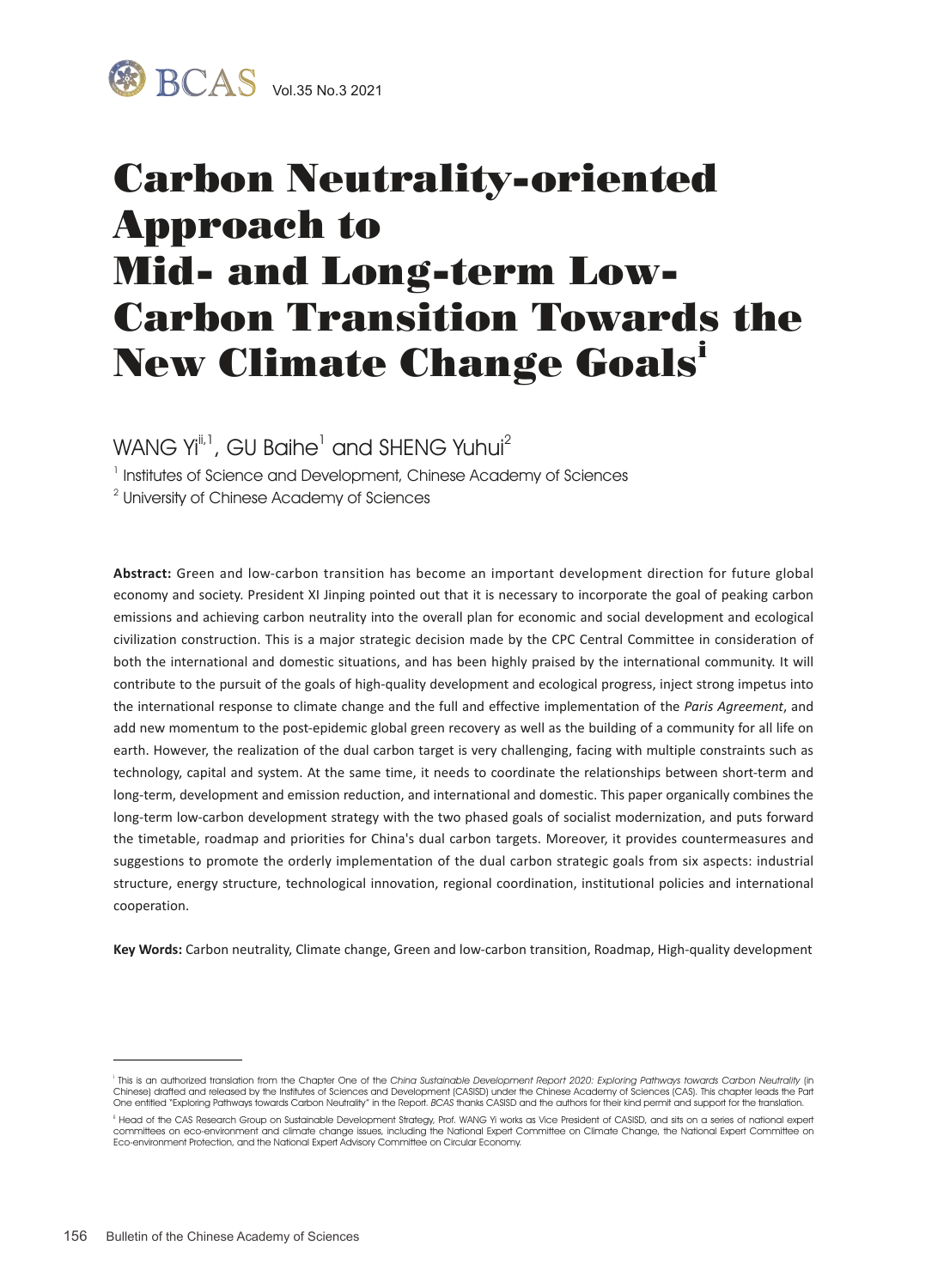In the general debate of the 75th United Nations<br>
General Assembly, Chinese President XI Jinping<br>
stated that "China will scale up its Intended<br>
Nationally Determined Contributions by adopting n the general debate of the 75th United Nations General Assembly, Chinese President XI Jinping stated that "China will scale up its Intended more vigorous policies and measures, and strive to have CO<sub>2</sub> emissions peak before 2030 and achieve carbon neutrality before 2060". Determination of this goal further demonstrates to the world the active position and strong actions taken by China to make greater contributions to the global response to climate change, and follow the new trend of achieving green and highquality recovery and low-carbon transformation in the

post-Covid era.

In order to realize the commitments made by President XI Jinping to the world and strive for a better result, China needs to make arduous efforts to integrate the short-term, medium-term and long-term goals of tackling climate change challenges with economic, social and environmental targets and establish goalsoriented mechanisms, identify the timetable, roadmap and priorities, and promote the comprehensive green transformation and green, low-carbon circulation and high-quality development in various fields in an orderly manner.

#### I. Background of New Climate Goals

## **1.1 Green and low-carbon development has become an important development trend for the global economy and society in the future**

#### *1.1.1 The urgency of global carbon neutrality*

In 2019, the term "climate emergency" was selected among the "Words of the Year" in the *Oxford Dictionary*. On September 23, 2019, United Nations Secretary-General Antonio Guterres pointed out at the Climate Action Summit that the response to the climate emergency is to fight for our lives; on December 12, 2020, he called on every member country to declare a climate emergency in his speech at the Climate Ambition Summit that marked the fifth anniversary of the *Paris Agreement*. Ample evidence has shown that our current efforts cannot meet the goals and requirements set out in the *Paris Agreement*. Therefore, the Secretary-General of the United Nations also announced that the core goal of the United Nations in 2021 is to establish a global coalition for carbon neutrality by mid-century (Guterres, 2020).

In 2015, at the 21st Session of the Conference of the Parties to the United Nations Framework Convention on Climate Change (COP21), the parties unanimously adopted the *Paris Agreement*, which identified the global response to climate change after 2020. The long-term goal is to control the global average temperature rise within 2°C compared with the pre-industrial period, and strive to limit the temperature rise within 1.5°C. However, when assessing the Nationally Determined

Contributions (NDCs) targets submitted before October 1, 2015 ( by 146 countries in total, accounting for approximately 90% of global emissions) the United Nations Environment Programme (UNEP) found that the NDCs submitted by the countries fell far short of meeting the 2°C target though they reflect their determination to reduce emissions (UNEP, 2015). In the 2019 Emission Gap Report, the UNEP stated that if merely the current climate commitments of the *Paris Agreement* are fulfilled, the global temperature may still rise by 3.2°C at the end of the 21st century, and now the temperature has risen by more than 1.1°C (UNEP, 2019). In order to benchmark the temperature control targets of the *Paris Agreement*, more ambitious emission reduction commitments are expected when countries update their NDCs targets in 2020.

Since the *Paris Agreement* put forward the 2°C temperature control target, growing pressure is imposed on international emission reduction. The Intergovernmental Panel on Climate Change (IPCC) special report on the impacts of global warming of 1.5°C above pre-industrial levels also mentioned that although the 1.5°C temperature increase will still have climate impact, this rise is less destructive compared with a higher global warming level (IPCC, 2018). The study shows that the world must rapidly reduce carbon emissions to  $25$  billion equivalent tons of  $CO<sub>2</sub>$  before 2030 to curb global warming within 1.5°C. The current challenge lies in the fact that the global carbon emissions by 2030 are estimated to reach 56 billion equivalent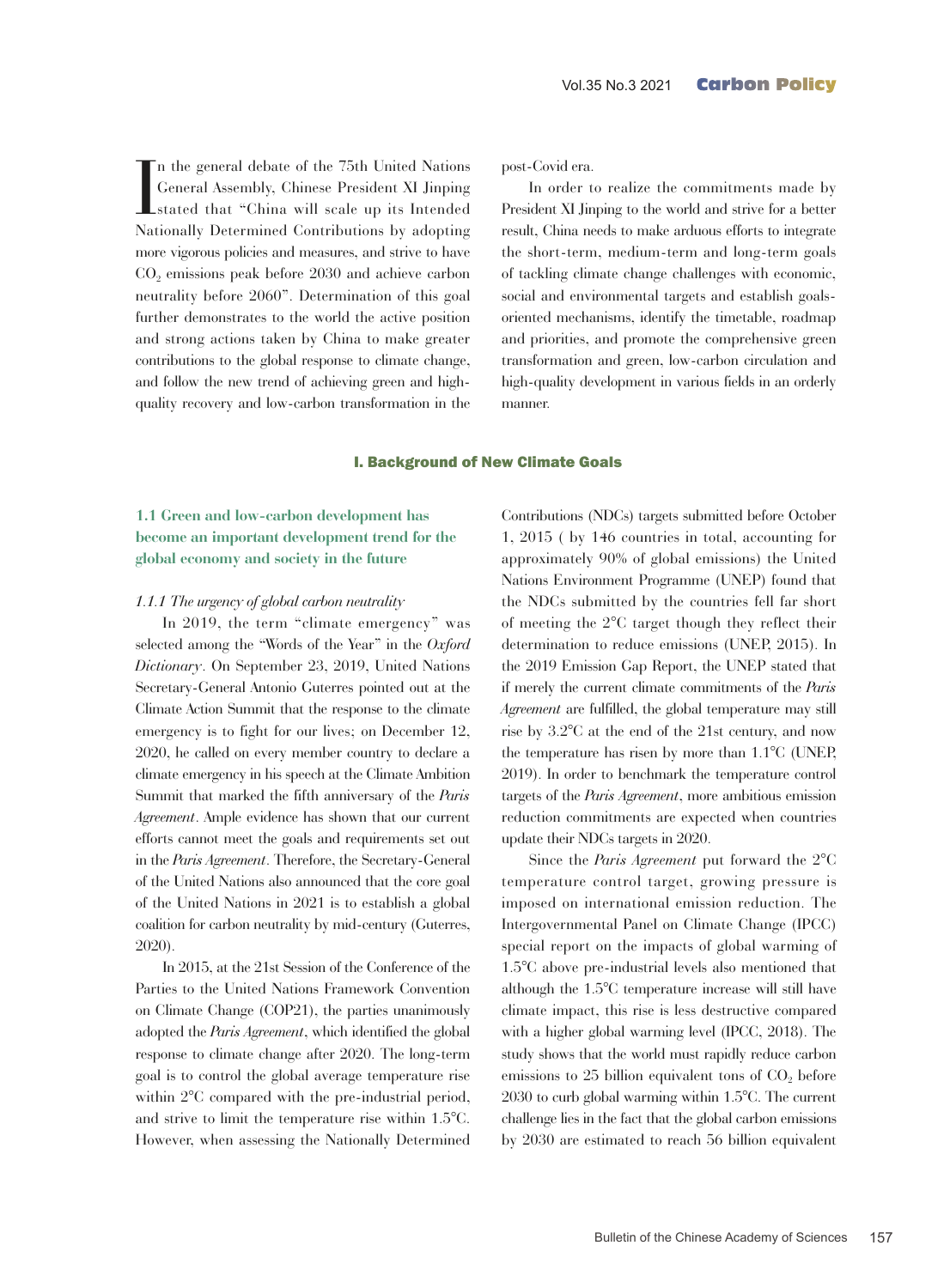tons of  $CO<sub>2</sub>$ , if calculated according to the current emission reduction commitments of the *Paris Agreement*; and this will almost twice the target level (UNEP, 2019).

#### *1.1.2 International efforts*

According to the IPCC's special report on global warming of 1.5°C in 2018, only when the world achieves zero anthropogenic  $CO<sub>2</sub>$  emissions around  $2050$ can the 1.5°C temperature control target be achieved. As of December 2020, there are 126 countries that have proposed or are planning to propose carbon neutrality targets<sup>iii</sup> (Energy and Climate Intelligence Unit, 2020), covering 75% of global GDP, 53% of the total population, and 63% of carbon emissions. Among them, Suriname and Bhutan have achieved net zero emissions of greenhouse gases; 25 countries have clearly put forward their respective carbon neutral targets in the form of legislation (or proposed legislation) and policy announcements, including the world's top ten emitters such as China, Japan, Germany, Canada, the United Kingdom and South Korea; 99 other countries have put forward carbon neutrality targets in the form of verbal commitments, but did not give detailed information on the targets. Among the 126 countries, 28 have carbon neutral targets covering all greenhouse gases, and 29 have set clear mid-term targets.

At present, the carbon neutrality and emission reduction commitments made by European countries are more ambitious than others. All of the 27 EU member states have proposed carbon neutrality targets except Poland, and 11 of the 25 countries that have formally declared carbon neutrality targets are from the EU. On September 17, 2020, the European Commission announced that it plans to increase its greenhouse gas emission reduction targets from a 40% reduction on the basis of the 1990 levels to at least 55% in reduction (EC, 2020 ); on December 11, the leaders of the 27 EU countries reached a consensus on higher emission reduction targets at the summit held in Brussels. The EU is expected to cut greenhouse emissions by at least 55% compared to 1990 and realize carbon neutrality by  $2050^{\circ}$ . Moreover, 10 EU member states including Germany and Spain have clarified that their targets of carbon neutrality cover all greenhouse gases (*i.e*., the neutrality of greenhouse gases; Hungary does not have a clear stance on this). France, Sweden, Hungary and Denmark have already enacted legislation on such target. Among the European countries who have made declarations, Sweden, Austria, and Finland are more ambitious with neutrality deadlines earlier than 2050, which are 2045, 2040, and 2035, respectively. Although Iceland is not an EU country, its goal of achieving greenhouse gas neutrality by 2040 also reflects its determination to reduce emissions.

Although the United Kingdom has withdrawn from the EU, it has set carbon neutrality goal that is consistent with the organization: the United Kingdom has already made legislation about the goal of achieving greenhouse gas neutrality by 2050, and has included a medium-term goal (Energy and Climate Intelligence Unit, 2020). Japan also proposed on October 26, 2020 that it will achieve its carbon neutrality target by 2050, but it is unclear whether it will include all greenhouse gases and whether it will identify a mid-term target. Although South Korea is enacting legislation on its 2050 carbon neutrality target, still unknown are the types of greenhouse gases to be covered, nor is it known whether or not any mid-term transition goal will be given.

Among the 99 countries that have put forward their carbon neutrality goals in the form of oral commitments, all other countries plan to achieve carbon neutrality by 2050 except for Uruguay, which plans to achieve carbon neutrality by 2030. As the relevant plans of various countries are still being formulated, the greenhouse gases covered by the carbon neutrality targets and the mid-term transition targets of most countries are unclear. U.S. President Biden promised to make climate change response a major basis of governance and proposed the goal of achieving carbon neutrality by 2050. However, if the United States returns to the *Paris Agreement*, its NDC may not be disclosed until 2021, and its further policy actions remain to be seen. Although Italy, Argentina, and the Netherlands have not made official announcement, these larger economies all plan to achieve greenhouse gas neutrality by 2050 and have identified their own mid-term goals (Table 1).

iii Including the United States (which has verbally committed to achieving carbon neutrality).

iv Leaders of EU member states have reached consensus on higher emission reduction targets. http: //www. xinhuanet. com/2020-12/12/c\_l126852794. Htm [2020-12-12].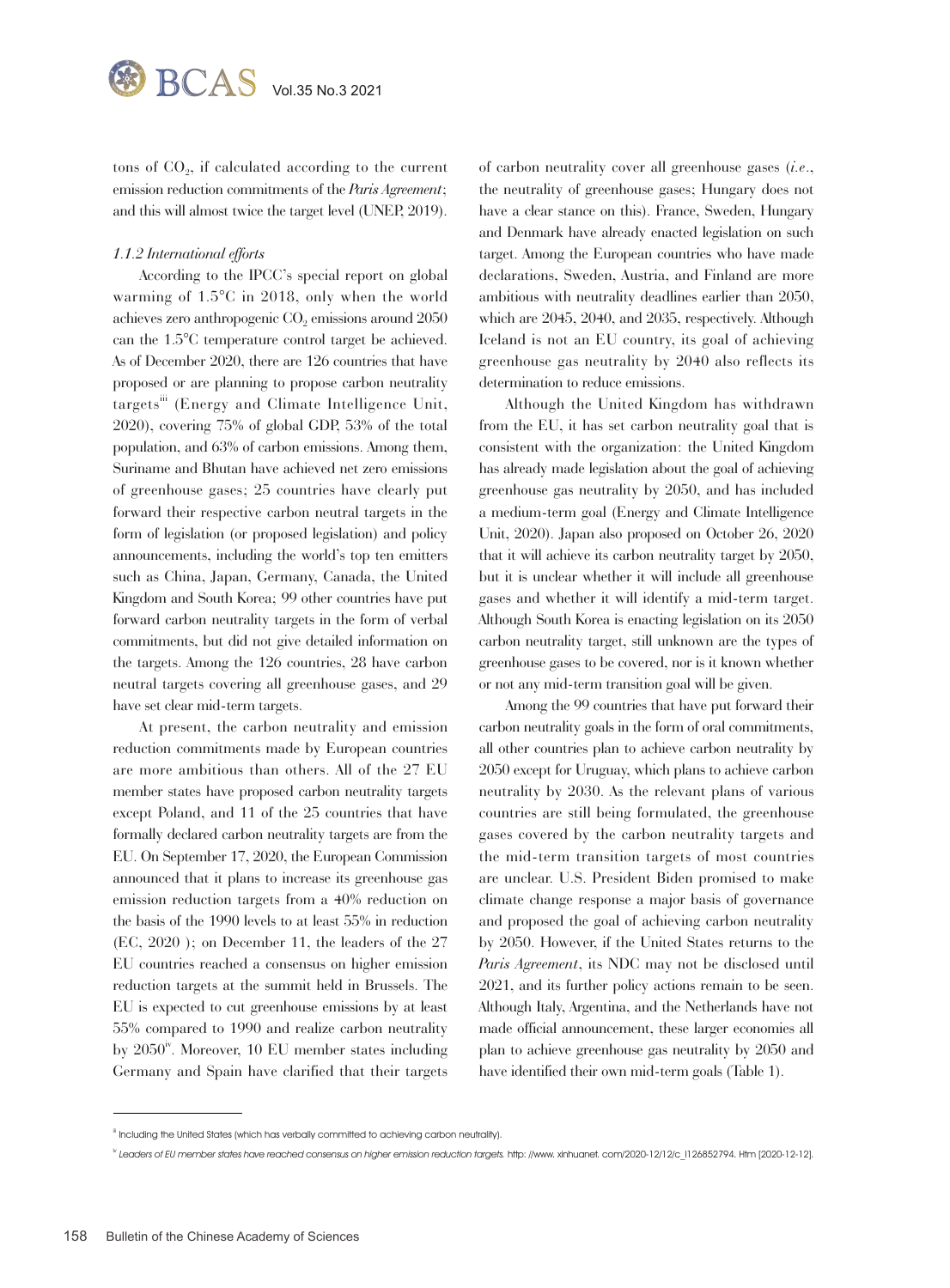| <b>Number</b>            | <b>Country or</b><br>region         | <b>Target year</b> | <b>Commitment</b><br>means | Does it cover all<br>greenhouse gases | Does it cover<br>mid-term<br>goals |
|--------------------------|-------------------------------------|--------------------|----------------------------|---------------------------------------|------------------------------------|
| $\mathbf{1}$             | Suriname                            |                    | Achieved                   | Yes                                   |                                    |
| $\sqrt{2}$               | Bhutan                              |                    | Achieved                   | Yes                                   |                                    |
| 3                        | UK                                  | 2050               | Law                        | Yes                                   | Yes                                |
| $\overline{4}$           | France                              | 2050               | Law                        | Yes                                   | Yes                                |
| 5                        | Sweden                              | 2045               | Law                        | Yes                                   | Yes                                |
| 6                        | Denmark                             | 2050               | Law                        | Yes                                   | Yes                                |
| $\overline{\mathcal{U}}$ | New Zealand                         | 2050               | Law                        | No                                    | Yes                                |
| 8                        | Hungary                             | 2050               | Law                        | Unclear                               | Yes                                |
| 9                        | Spain                               | 2050               | Proposed legislation       | Yes                                   | Yes                                |
| 10                       | Fiji                                | 2050               | Proposed legislation       | Yes                                   | Yes                                |
| 11                       | Canada                              | 2050               | Proposed legislation       | Yes                                   | Yes                                |
| 12                       | Chile                               | 2050               | Proposed legislation       | Yes                                   | Unclear                            |
| 13                       | South Korea                         | 2050               | Proposed legislation       | Unclear                               | Unclear                            |
| 14                       | Germany                             | 2050               | Policy documents           | Yes                                   | Yes                                |
| 15                       | Switzerland                         | 2050               | Policy documents           | Yes                                   | Yes                                |
| 16                       | Austria                             | 2040               | Policy documents           | Yes                                   | Yes                                |
| 17                       | Norway                              | 2050               | Policy documents           | Yes                                   | Yes                                |
| 18                       | <b>Ireland</b>                      | 2050               | Policy documents           | Yes                                   | Yes                                |
| 19                       | South Africa                        | 2050               | Policy documents           | No                                    | Yes                                |
| 20                       | Finland                             | 2035               | Policy documents           | Yes                                   | Yes                                |
| 21                       | Portugal                            | 2050               | Policy documents           | Yes                                   | Yes                                |
| 22                       | Costa Rica                          | 2050               | Policy documents           | Yes                                   | Yes                                |
| $23\,$                   | $\label{eq:subc} \textbf{Slovenia}$ | $2050\,$           | Policy documents           | $\operatorname{Yes}$                  | Yes                                |
| $24\,$                   | Iceland                             | 2040               | Policy documents           | Yes                                   | Yes                                |
| $25\,$                   | Marshall Islands                    | 2050               | Policy documents           | ${\hbox{Yes}}$                        | $\rm No$                           |
| $26\,$                   | China                               | 2060               | Policy documents           | Unclear                               | Unclear                            |
| $27\,$                   | Japan                               | 2050               | Policy documents           | Unclear                               | Unclear                            |

# **Table 1. Countries that have clearly proposed or have achieved carbon neutrality targets and their commitment means**

Source: From the Net Zero Tracker released by the Energy and Climate Intelligence Unit. Data as of December 2020.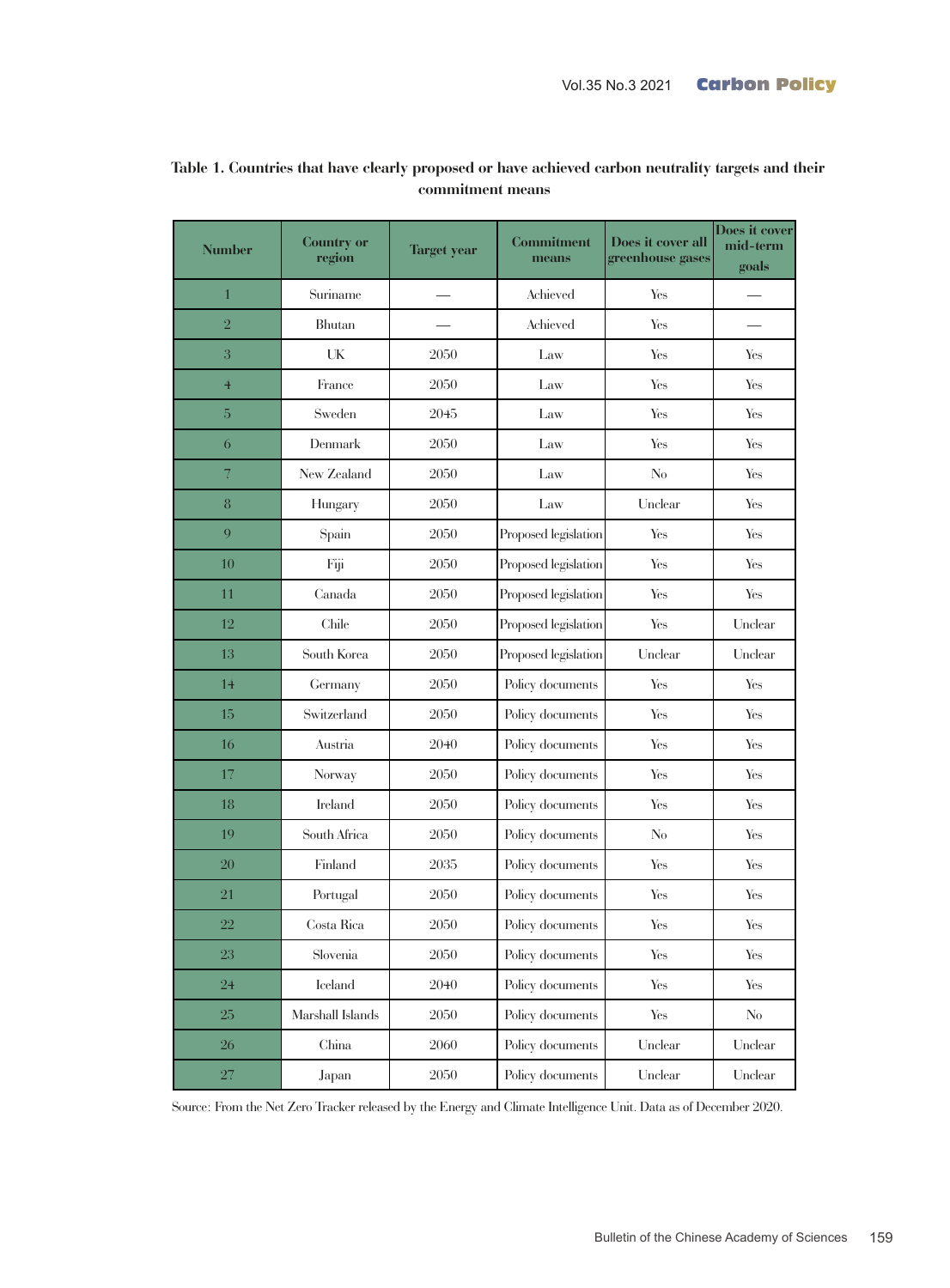#### *1.1.3 China's commitment*

China has always been a strong advocate of global climate governance and environmental protection. Among the NDCs targets submitted by China in June 2015, four goals have been reached or even exceeded expectations for  $2020$ , such as the  $CO<sub>2</sub>$  emissions per unit GDP decreased by 45.8% in 2018 compared to 2005, which exceeded the target of 40%–45% reduction set for 2020 ahead of schedule. In the face of increasing global demand for greater efforts and update of NDCs goals, China as a responsible major power has made strategic decisions with the coordination of international and domestic efforts. In his speech delivered at the general debate of the 75th United Nations General Assembly, Chinese President XI Jinping made commitment for greater emissions reduction, that is, China will strive to reach the peak of  $CO<sub>2</sub>$  emissions by 2030, and endeavor to achieve carbon neutrality by 2060. This embodies the determination of a major power to shoulder and make greater contributions to the goals set by the *Paris Agreement*. Meanwhile, it also boosts the global confidence in responding to climate change.

Although the announced time frame by China for carbon neutrality is about ten years later than the commitment of most developed countries who pledged to achieve carbon neutrality by 2050, it should be noted that the transition time from carbon peaking to carbon neutrality for most developed countries is 50–70 years while China only has about 30 years. This means that as a large developing country, the transformation of China's energy structure and development mode as well as the reduction of greenhouse gas emissions such as  $CO<sub>2</sub>$  need to be much faster and stronger than those of developed countries to meet this goal. XIE Zhenhua, special adviser for climate change affairs of the Ministry of Ecology and Environment and president of the Institute of Climate Change and Sustainable Development of Tsinghua University, believes that the current goal of achieving carbon neutrality by 2060 proposed by China far exceeds the requirement of achieving global carbon neutrality around 2065–2070 under the 2° C temperature control target of the *Paris Agreement*. This may advance the time of global carbon neutrality by 5–10 years (Xie Zhenhua, 2020). In addition, it also plays a key role in promoting global climate governance.

## **1.2 The goal of carbon neutrality proposed by China is the systematic continuation and deepening of ecological civilization building**

#### *1.2.1 The evolution of policies and actions related to low-carbon development*

Since 2012, the CPC Central Committee with Comrade XI Jinping at its core has formed and actively promoted the overall layout of "Five-in-One", highlighting ecological civilization, new development concepts, high-quality development, ecological priority and green development. This is an important sign for the transformation of its governance principle in the new stage. Furthermore, it is also a comprehensive manifestation of the continuous improvement of the overall level of sustainable development and the ability to carry out top-level design and system promotion by China (Wang Yi, 2019).

In 2012, the Report of the 18th National Congress of the CPC proposed the building of ecological civilization, which included ecological civilization in the overall planning of "Five-in-One", and for the first time proposed the concept of "Beautiful China", prioritizing ecological civilization and integrating it into economic, political, cultural, and social endeavors'. Since 2013, the CPC Central Committee and the State Council have issued several important documents such as the *Decisions of the Central Committee of the CPC on Several Major Issues of Comprehensively Deepening Reform*, the *Opinions of the Central Committee of the CPC and the State Council on Accelerating the Building of Ecological Civilization*, and the *Overall Plan for the Reform of Ecological Civilization System*. More than 40 important regulations of ecological civilization have been established, and XI Jinping's Thoughts on Ecological Civilization have since been formed, and become the fundamental principle that leads the building of ecological civilization in China.

China has attached great importance to climate change over years. Active response to climate change has been taken as a major strategy for its national economic and social development. China has made green and lowcarbon circular development an important part of and approach to the building of ecological civilization, and has taken a series of specific actions, making important

v HU Jintao's report at the 18th National Congress of the Communist Party of China. http: //www. xinhuanet. com//18cpcnc/2012-11/17/ cll3711665\_9.htm [2020-9-11].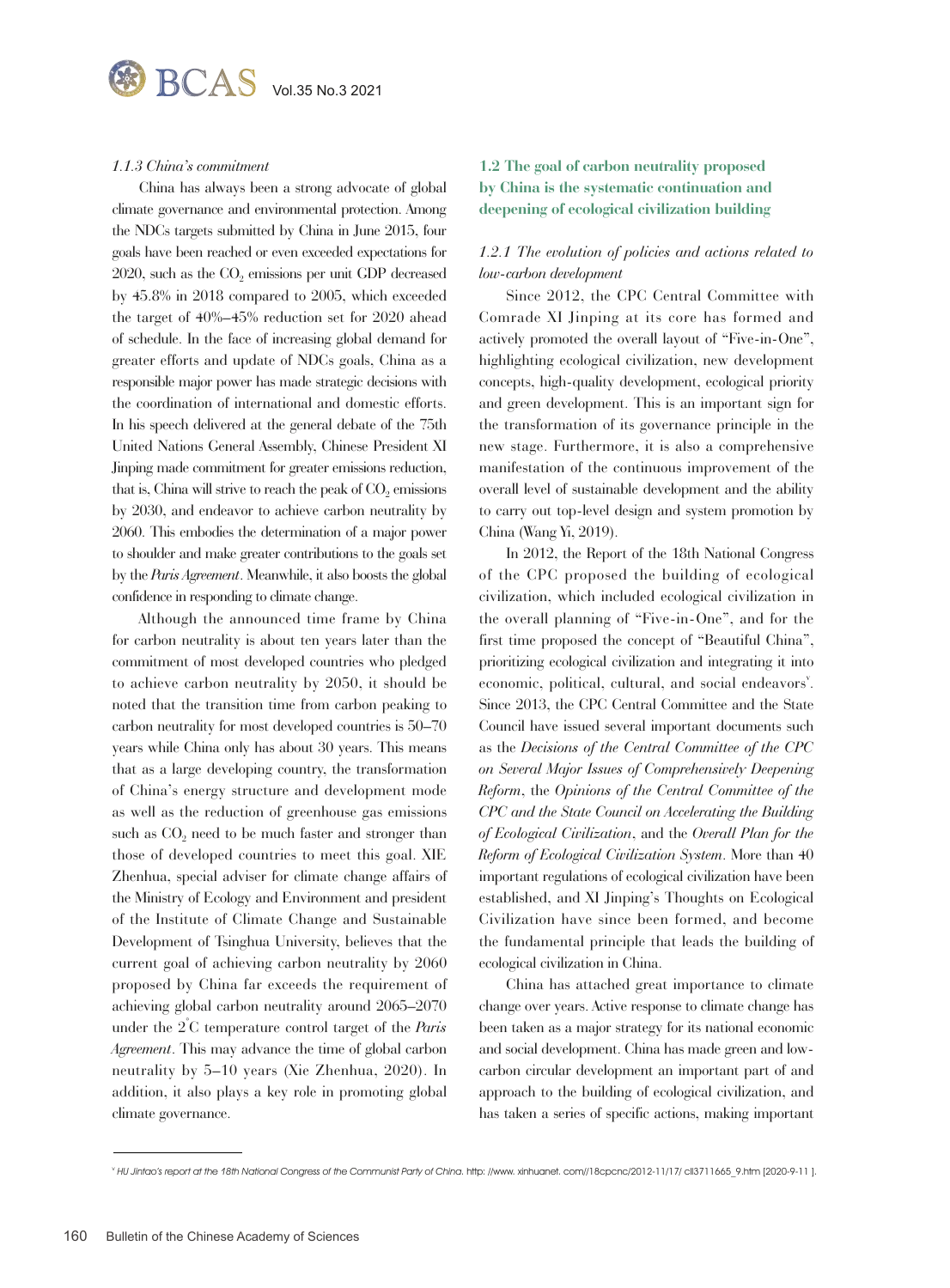contributions to global climate governance. In 2007, the Chinese government established the National Leading Group for Climate Change, Energy Conservation and Emission Reduction, headed by the Premier of the State Council. In the same year, it issued *China's National Climate Change Programme*. In 2008, the Climate Change Division was established under the National Development and Reform Commission. In 2009, on the eve of the United Nations Climate Change Conference in Copenhagen, the Standing Committee of the National People's Congress passed the "Resolution on Actively Addressing Climate Change"; the Chinese government announced its action targets to control greenhouse gas emissions and decided to cut the CO<sub>2</sub> emissions per unit GDP by 40%–45% than the level in 2005.

During the "12th Five-Year Plan" period (2011– 2015), China's response to climate change entered the fast lane. *The Outline of the 12th Five-Year Plan for Economic and Social Development of the People's Republic of China* included carbon emission intensity indicators as a binding indicator for the first time, establishing a system of indicators for addressing climate change such as energy consumption intensity, carbon emission intensity, and the proportion of nonfossil energy consumption. During this period, multilevel institutional exploration was also carried out to address climate change, including dual energy control, low-carbon provinces and cities pilots, carbon trading pilots, and carbon emission intensity target accountability systems. Meanwhile, in accordance with the principles of CBDR(Common but Differentiated Responsibilities), fairness and respective capabilities, China undertakes corresponding international responsibilities and actively promotes multilateral and bilateral cooperation in addressing climate change. In November 2014 and September 2015, China and the United States issued joint statements on climate change in Beijing and Washington, which facilitated the conclusion of the *Paris Agreement* and made important contributions to the improvement of the global climate governance system. On June 30, 2015, the Chinese government submitted to the secretariat of the *United Nations Framework Convention on Climate Change the Strengthening Actions to Address Climate Change – China's Nationally Determined Contributions*, and proposed the action plans by 2030 to achieve NDCs,

including:  $CO<sub>2</sub>$  emissions will peak around  $2030$  and China will strive to reach the peak as soon as possible. China also determines to reduce  $CO<sub>2</sub>$  emissions per unit GDP by 60%–65% compared to 2005, raise non-fossil energy to about 20% of primary energy consumption, and increase forest stocks by about 4.5 billion cubic meters compared with 2005.

During the "13th Five-Year Plan" period (2016– 2020), China further clarified its goals and actions to address climate change. *The 13th Five-Year Plan for Economic and Social Development of the People's Republic of China* continued the multi-dimensional target parameter system of energy and climate change responses during the "12th Five-Year Plan" and the dual energy control system was strengthened. Regarding the low-carbon transition of the energy sector, the National Energy Administration issued the *Energy Production and Consumption Revolution Strategy (2016–2030)* in December 2016. It put forward the long-term goal of China's energy development by 2050, highlighting the need to promote a clean and low-carbon transformation of energy and build a modern energy system. In terms of market mechanisms, the National Development and Reform Commission issued the *National Carbon Emission Trading Market Establishment Working Plan (Power Generation Industry)* in 2017, marking the official launch of the national carbon market. Furthermore, China has carried out research on systems and practices related to climate investment and financing focusing on green and low-carbon development and financial policies in response to climate change. On October 20, 2020, the Ministry of Ecology and Environment, the National Development and Reform Commission, the People's Bank of China, the China Banking and Insurance Regulatory Commission and the China Securities Regulatory Commission jointly issued the *Guidance on Promoting Investment and Financing to Address Climate Change*. This document is a milestone for guiding and promoting climate investment and financing and facilitating the new peak goal and the vision of carbon neutrality. In terms of pilots, as of October 2017, a total of 73 low-carbon pilot provinces and cities have proposed peak carbonemission targets in different means. Areas such as Beijing, Shanghai, and Zhenjiang have also conducted preliminary explorations of carbon emission control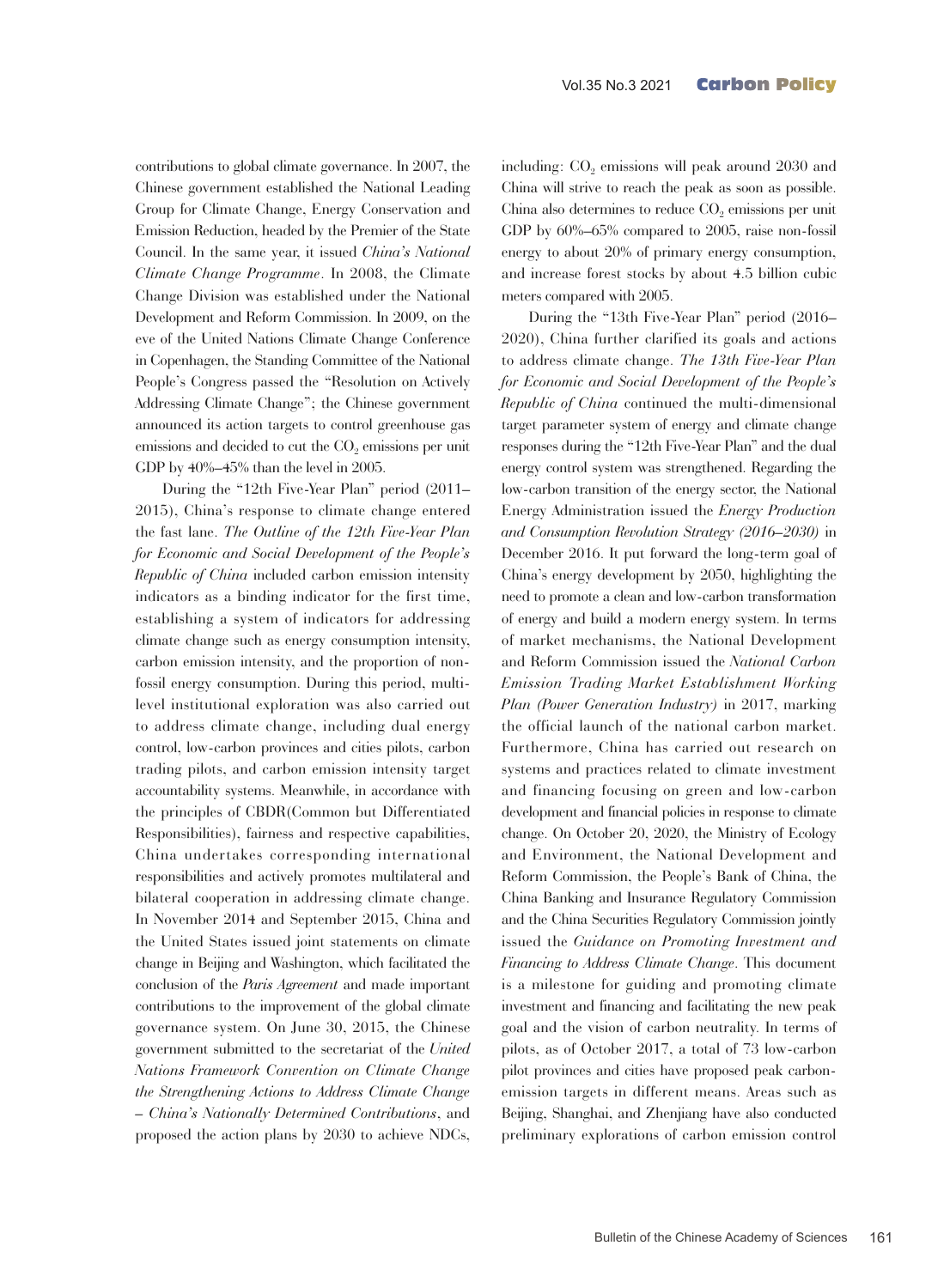

systems. These pilots provide experience and practical basis for formulating a total carbon emission control system and more ambitious goals at the national level. In addition, in March 2016, China and the United States also issued the third joint statement on climate change – the *U.S.-China Joint Presidential Statement on Climate Change*, which played a key role in the signing and effect of the *Paris Agreement*; the Department of Climate Change was transferred to the Ministry of Ecology and Environment in 2018, which strengthened the coordinated governance of climate change, air pollution and other ecological and environmental issues.

China has actively responded to climate change policies and taken actions, achieving remarkable results. The 2009 Copenhagen Climate Conference required all parties to put forward quantified emission reduction targets for 2020, and the NDC proposed by China for 2020 has already been exceeded. As of the end of 2019, China's carbon emission intensity has decreased by 48.1% compared with 2005, and non-fossil energy accounted for 15.3% of primary energy consumption. The average annual growth rate of energy consumption and  $CO<sub>2</sub>$  emissions dropped from 6.0% and 5.4% as in the 2005–2013 period to 2.2% and 0.8% in the 2013–2018 period, respectively. The gradual decoupling of economic development and carbon emissions has been achieved.

## *1.2.2. Public health incidents such as the Covid-19 pandemic have accelerated the response to climate change*

In 2020, the Covid-19 pandemic wrecked havoc on the global political landscape, economic order, industrial chain, trade, and employment, and the impact will linger on. There are many possible scenarios and uncertainties for future development<sup>vi</sup>. The global spread of the corona virus has informed people for the first time the importance of public health incidents and associated safety issues. Since the beginning of the 21st century, similar non-conventional security challenges have shown some sign of gradual escalation and may cause serious damages to traditional security and economic and social order. Therefore, we must attach great significance to non-conventional security issues related to ecological environment and climate change and the response to public emergencies. China is currently in a critical period of transition to achieve high-quality economic and social

development, with per capita GDP exceeding US\$10,000. It has entered the ranks of middle- and high-income countries. Issues such as aging population and public health challenges have become increasingly prominent.

With the rise of a new generation of young people, more attention is drawn to environmental health issues, and the awareness of green consumption has gradually strengthened. The Chinese government has realized that green and low-carbon development will be an important opportunity for high-quality economic and social development from the perspectives of "14th Five-Year Plan" and the medium and long-term development. In this context, the 2020 Report on the Work of the Government first mentioned the concept of "Two New and One Major", namely the construction of new infrastructure, new urbanization and major projects in transportation and water conservancy. In the process of promoting economic recovery, we should focus on the integration of green and low-carbon elements, and advance the green transformation of production and consumption modes. On March 11, 2020, the National Development and Reform Commission issued the *Opinion on Accelerating the Establishment of Regulatory and Policy System for Green Production and Consumption* reviewed and approved by the Central Committee for Comprehensively Deepening Reform. The document defines the systematic framework of the legal and policy system of green production and consumption, and provides an institutional basis for the green transformation of economic and social development.

In September 2020, on the basis of systemic planning and foresighted plans, the CPC Central Committee made a major strategic decision to reach carbon peak by 2030 and achieve carbon neutrality by 2060, which boosted the confidence in global response to climate change and further emission reduction. The promise made by China prompts the world to move towards the goal of controlling the temperature rise within 1.5<sup>o</sup>C. After that, a series of policy actions were introduced or deployed in quick succession. Currently, a special plan for addressing climate change during the "14th Five-Year Plan" (2021–2025) is in formulation.  $A CO<sub>2</sub>$  emission control target will be put forward in line with the new carbon peak target. Furthermore, the Ministry of Ecology and Environment is formulating

vi How the Covid-19 pandemic affects the world economy. https: //home, kpmg/cn/zh/home/social/2020/03/how-coronavirus-affects-global-economy.html [2020-11-20].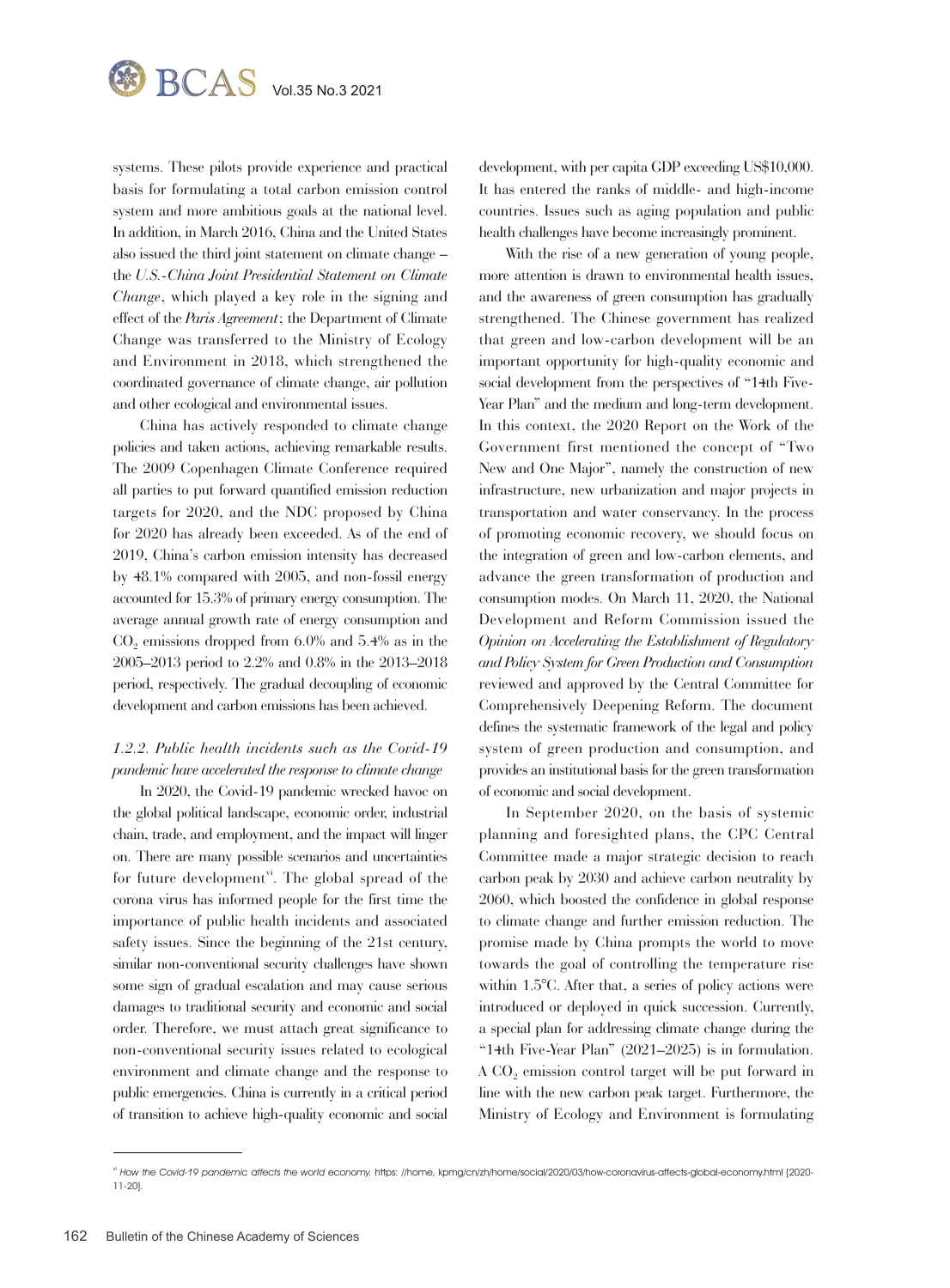the "Carbon Peaking Action Plan by 2030". It plans to clarify the roadmap, action plan and supporting measures for the peaking targets of local and key industries, which will continue during the "14th Five-Year Plan" and "15th Five-Year Plan" period. In addition, the Ministry of Ecology and Environment will promote the inclusion of Carbon Peaking Action into the range of central environmental protection inspection. On top of that, the building of the national carbon market has been further advanced. On October 28, 2020, two trial documents, the *National Measures for the Administration of Carbon Emission Trading (Trial)* (Draft for Solicitation of Comments) and the *Administrative Measures for the Registration, Trading, and Settlement of the National Carbon Emission Rights (Trial)* (Draft for Solicitation of Comments), were disclosed publicly to solicit comments. Subsequently, the official version of the documents were reviewed and approved by the Ministerial Meeting of the Ministry of Ecology and Environment on December 25, 2020, and set to be implemented on February 1, 2021; the Ministry of Ecology and Environment also issued The *2019-2020 National Carbon Emission Trading Cap Setting and Allowance Allocation Implementation Plan (Power Generation Industry)*. All these will strongly support the national carbon emission rights trading market to enter the substantive stage of operation.

## *1.2.3. A comprehensive green transformation under the goal of carbon neutrality is an important strategic measure for high-quality development*

The report of the 19th National Congress of the Communist Party of China observed that the economy in China has shifted from a stage of rapid growth to a new one of high-quality development. High-quality development requires the implementation of the new development concept of "innovation, coordination, greenness, openness, and sharing"vii. Green development is not only an important yardstick for measuring the effectiveness of high-quality development, but also an effective means to promote high-quality development. The advancement of a low-carbon and even zerocarbon economy lies at the core of green development.

With the goal of carbon peak and neutrality, a comprehensive green transformation or green lowcarbon development can promote high-quality development in the following aspects. One is to accelerate the transformation of the energy structure. Efforts will be made to guide the orderly withdrawal of fossil energy, establish an energy system with a high proportion of renewable energy, develop nuclear power in a safe way, actively produce and utilize green hydrogen energy, promote the hydrogen energy industry, improve the electrification of the entire economic and social process, especially end-use energy, and strengthen the combination of energy system and digital information technology to realize the intelligent and digital transformation of energy system. The second is to promote the optimization and upgrading of the industrial structure. Through green and lowcarbon industries, we will gradually eliminate outdated production capacity, accelerate the withdrawal of industries with low investment efficiency and highcarbon emissions, advance the green transformation of traditional industries, support the development of green strategic emerging industries, develop the service industry and improve its level, and build a green supply chain and a circular economy and continuously tap the potential for high-quality growth. The third is to promote green and low-carbon technological transformation. The realization of low-carbon and zerocarbon technological transformation is of great strategic significance to China's technological innovation and high-quality economic development. This will not only enhance China's global leadership in new technology, but also help to obtain a new core competitiveness in building climate and environment-friendly economy in the future. China has made great contributions to the cost reduction of wind power and solar photovoltaic technologies. At present, China is a leader in the world in terms of investment and application of renewable energy, as well as the production and consumption of electric vehicles. China is also actively exploring hydrogen energy generation and its application in the industrial and transportation sectors. Attempts have also been made in the development of a flexible, safe, and stable modern smart grid system, and negative emission technologies (NETS) to remove  $CO<sub>2</sub>$ . However, the endeavors are far from enough. In the future coopetition between low-carbon and zero-carbon fields,

<sup>&</sup>lt;sup>vii</sup> XI Jinping: Decisive victory for building a moderately prosperous society in an all-round way and winning the great victory of socialism with Chinese characteristics in the new era – a report at the 19th National Congress of the Communist Party of China. http: //www.gov.cn/zhuanti/2017-10/27/content\_5234876.htm [2020-9-11 ].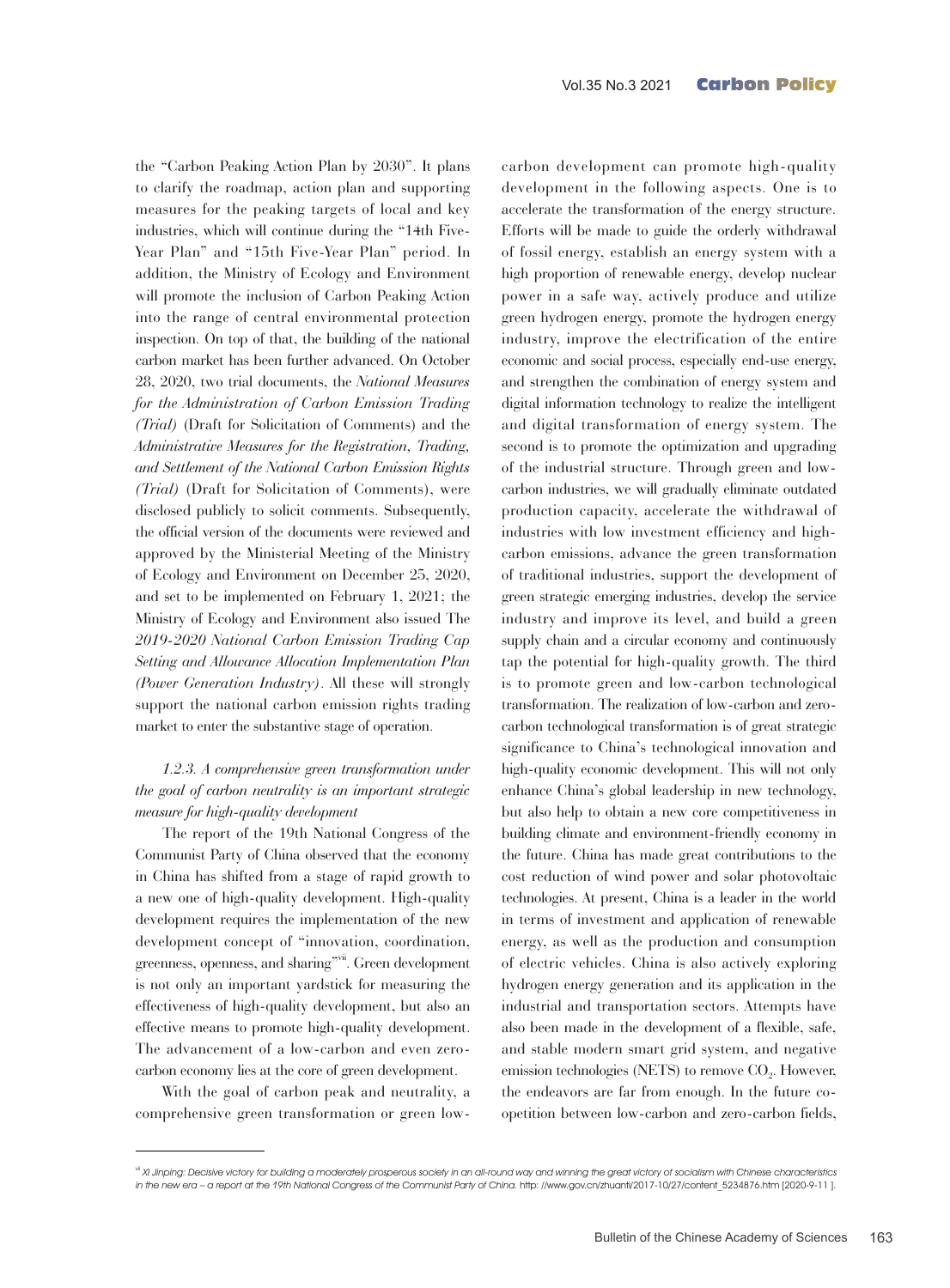

China needs to double down its efforts to enhance the R&D and commercial application of low-carbon, zerocarbon technologies and NETS. China will continue to reduce the cost of green and low-carbon technology through its green market scale and policy guidance, and inject new systemic energy into China's economic growth in the near future, generating more new and high-tech employment opportunities to the society.

In short, carbon neutrality and total targets for carbon emissions are not merely constraints on economic and social development, but provide an important development opportunity, which forces the transformation of the entire economic and social development model. Therefore, we must change our mindset and development thinking, and actively seek internal growth drivers that coordinate the economy, society, energy, environment and climate to achieve a comprehensive green transformation and high-quality sustainable development.

#### II. Opportunities and Challenges for Achieving Carbon Peak and Neutrality

#### **2.1 Opportunities**

# *2.1.1 The integration of green and low-carbon development and economic transformation*

On October 29, 2020, the 5th Plenary Session of the 19th Central Committee of the Communist Party of China reviewed and approved the *Proposals of the CPC Central Committee on the Formulation of the 14th Five-Year Plan for National Economic and Social Development and the Long-Range Objectives Through the Year 2035*. (hereinafter referred to as the *Proposals*). It is proposed to "unswervingly implement the new development concept of innovation, coordination, greenness, openness, and sharing, adhere to the key principle of seeking progress while maintaining stability, take the promotion of high-quality development as the mainstay, and deepen the supply-side structural reform, and make reform and innovation a fundamental driving force, and achieve the fundamental goal of meeting the people's growing needs for a better life"viii.

The 19th National Congress of the Communist Party of China made a two-step strategic planning for achieving the second centenary goal, basically achieving socialist modernization by 2035, and building China into a great modern socialist country that is prosperous, strong, democratic, culturally advanced, harmonious, and beautiful by the middle of the 21st century. The 5th Plenary Session of the 19th Central Committee of the Communist Party of China has made more systematic and comprehensive explanations on green development, emphasizing "promoting green development and the harmonious coexistence between man and nature", and highlight actions such as "establish green production and lifestyles, decrease carbon emissions after peaking, fundamentally improve the ecological environment and achieve the goal of building a beautiful China". The Session also focused on the comprehensive green transformation of economic and social development, called upon to integrate development and addressing environmental and climate challenges in the new development stage, and identify the important characteristics and nature of future development<sup>viii</sup>. The *Proposals* also laid out a series of specific tasks, including legal and policy guarantees for strengthening green development, developing green finance, supporting green technological innovation, promoting cleaner production, environmentally friendly industries, and advancing green transformation of key industries and important fields; clean, low-carbon, safe and efficient use of energy; developing green buildings; carrying out activities to create green life; reducing carbon emission intensity, supporting areas with conditions to take the lead in reaching carbon emissions peaks, and formulating the "Action Plan for Carbon Dioxide Peaking before 2030". The *Proposals* outlined a comprehensive development blueprint for the "14th Five-Year Plan" and even medium and long-term economic and social development. It has laid a solid foundation for the building of green and low-carbon production and lifestyle, promoting carbon emissions to peak as soon as possible, stabilizing and

<sup>&</sup>lt;sup>ii</sup> Proposals of the CPC Central Committee on the Formulation of the 14th Five-Year Plan for National Economic and Social Development and the Long-Range Objectives Through the Year 2035. http://www.gov.cn/zhengce/2020-1l/03/content\_5556991.htm [2020-12-14].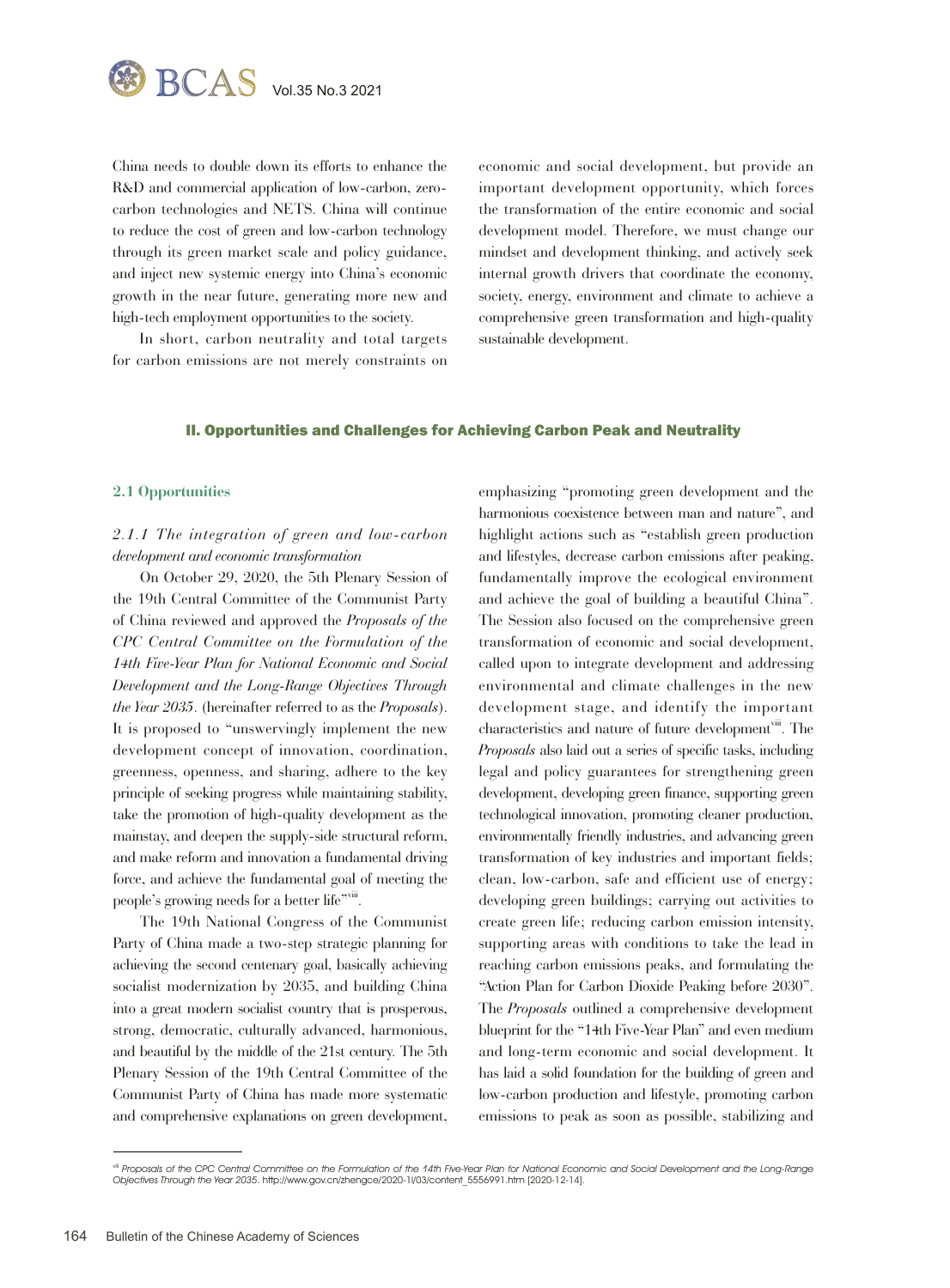reducing carbon emissions after peaking, and achieving carbon neutrality.

# *2.1.2 Accelerated global green and low-carbon technological evolution lays the foundation for lowcarbon transformation*

At present, the world is in the midst of a fresh wave of technological and energy revolution, with the global industrial chain facing a green reconstructuring. The cost of solar energy, wind energy, and energy storage technology continues to decline rapidly. The in-depth integration of digital technology, economy and society has laid the foundation for green and low-carbon growth. Against the background of difficult recovery and in-depth adjustment of the global economy, all countries are striving to advocate and pursue green economic recovery. With the rapid development of high-tech fields such as digital technology, information technology, and artificial intelligence, energy technology systems are facing the challenge of eliminating traditional fossil fuels and transforming to cleaner, safer, and cheaper renewable energy sources. The new technology provides more economical and feasible conditions and support for this transformation so that the economic development model matched with the above transformation is bound to shift from the growth of intensive resources, energy, and pollution to sustainable development. The development of green technology and industry is conducive to improving the utilization efficiency of natural resources, providing new drivers for the economy (Jiang *et al*., 2020), and also helps to tackle the environmental pollution and ecological damage caused by the fixed industrial and energy structure (Zhu *et al.*, 2019 ), thereby improving public health (von der Goltz *et al*., 2020). In addition, the development of green technologies and industries will also offer employment opportunities. According to the 2018 report of the International Labour Organization, innovative emerging industries such as electric vehicles, clean energy, and green finance will create 24 million jobs worldwide by 2030, while only 6 million jobs have been lost in high-carbon industries such as coal and oil extraction the same period (ILO, 2018 ).

*2.1.3 The development of digital technology and economy facilitates green and low-carbon transformation*

In the post-pandemic economic recovery plans proposed by various countries, "green development" and "digital technology" are the common choices of all countries. The pandemic has brought a serious blow to the real economy, but it has led to new opportunities for green and low-carbon development and the "digital economy": green and low-carbon means of work and lifestyles such as remote office, videoconferencing, online shopping have become more popular. Especially during the recovery of the economy, the digital and intelligent transformation of industries such as low-carbon energy, low-carbon buildings, low-carbon transportation, energy conservation, and environmental protection has been significantly accelerated.

Digital technology can play a role in improving the utilization efficiency of resources and energy, promoting the development and utilization of renewable energy, and improving the efficiency of the production, sales, and use of products and services in the whole society, or reducing the demand for energy and raw materials by reducing physical human activities and exchanges. Studies have stated that digital technology solutions in the fields of energy, manufacturing, agriculture and land use, architecture, services, transportation and traffic management can reduce global carbon emissions by 15% (Falk *et al*., 2020). A study completed in 2020 by the Federal Association for Information Technology, Telecommunication and New Media in Germany, the Borderstep Institute and the University of Zurich also showed that digital technology can reduce global greenhouse gas emissions by as much as 20%. The use of such technologies may be particularly effective in transportation and agriculture. In Germany, the use of digital technology may reduce 29 million tons of  $CO<sub>2</sub>$ emissions by 2030, which accounts for about 37% of projected greenhouse gas emissions (Bitkom, 2020). Seizing the opportunity to promote the integration of green, low-carbon development and the "digital economy" will help strengthen innovation leadership and provide new momentum.

## *2.1.4 Unique system and market advantages provide a strong guarantee for greater emission reduction*

Carbon emission is a typical economic externality. It is generally believed that the existence of externalities is one of the defects of the market mechanism in resource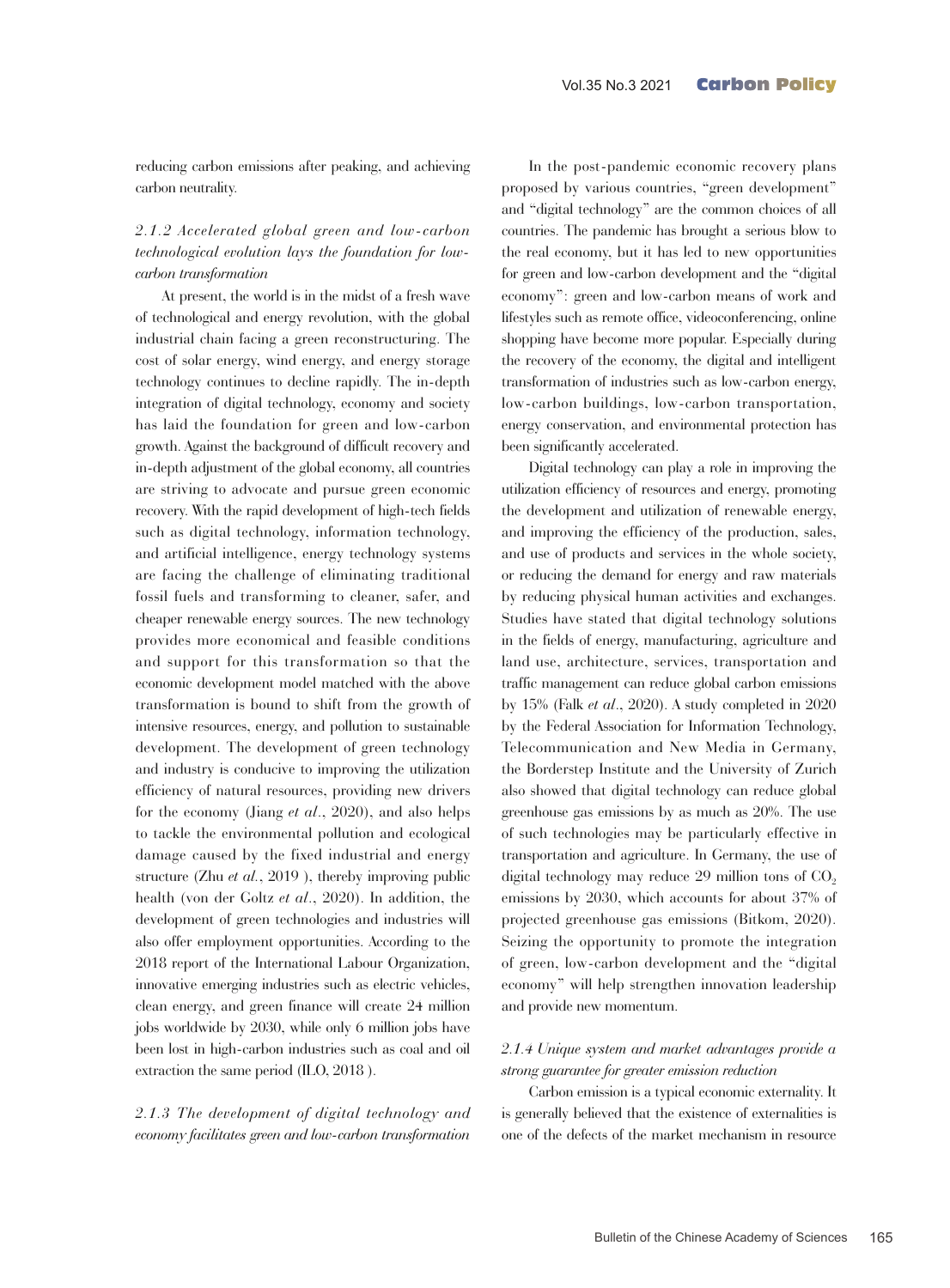

allocation. In other words, when there are externalities, market mechanisms alone often cannot achieve the optimal allocation of resources and the maximization of social welfare. Therefore, on the one hand, we must give full play to the role of the government; on the other hand, we must also promote the integration of the market and the government to provide new governance tools for addressing climate challenges.

Achieving the carbon neutrality goal by 2060 will send a strong positive signal to addressing climate change, but it also faces great difficulties. It is almost impossible to achieve the goal by solely relying on the market. China's institutional advantages can play an important role in it. The outstanding performance of China in the fight against the Covid-19 pandemic has proved the remarkable advantages of our system. The advantages of this system are mainly reflected in the ability and efficiency of concentrating superior resources to finish major tasks, coping with major risks and challenges in complex situations, and the effective implementation, continuity, and stability of systems and policies.

The goal of carbon neutrality is a far-reaching plan made in the context of a complex and volatile international landscape and the deep transformation of the domestic economy and society. It not only meets the requirements of domestic high-quality development, but also conforms to the direction of global future development. However, its pathway is still uncertain. On the one hand, we need to concentrate our superior resources and provide support in industrial transformation and upgrading, technology R&D and application, and funding as well as system guarantee; on the other hand, we need to promote the consensus of all parties and release clear and stable long-term policies and price signals through policy and market means. In this way, the industrial transformation will have a clear direction, local governments will implement it meticulously, and the market will respond positively to guide the flow of funds to low-carbon projects, purchase and select appropriate technologies, tap the potential for emission reduction, and gradually form the trend of the whole society in advocating green and low-carbon production and lifestyle.

Furthermore, China has begun to operate the world's largest carbon market, and the continuous improvement of market mechanisms will also help

to move toward carbon neutrality more effectively. Institutional advantages, a huge market, and the active participation of stakeholders will provide strong support and guarantee for the carbon neutrality goal.

#### **2.2 Challenges**

# *2.2.1 The international political and economic landscape is facing great uncertainty and China needs to be prepared to deal with green barriers*

The Covid-19 pandemic has imposed great pressure on the global economy and society. The International Monetary Fund (IMF) and the World Bank respectively predict that the global economy will shrink by 4.4% and 5.2% in 2020 (IMF, 2020; World Bank, 2020). At the same time, profound changes are taking place in the international geopolitics and the strategic landscape of the response to climate change. The longterm, fundamental, and structural changes in Sino-US relations are facts. Populism and anti-globalization trends are prevailing, and international tensions have frustrated the global expectations of jointly responding to environmental and climate crises.

With the inauguration of the Biden administration in the US, he will push the United States to return to the *Paris Agreement*, exert climate leadership on multilateral platforms, and will focus on promoting the US-led global climate cooperation framework. It is expected that competition will prevail over cooperation between China and the United States in the short term, even in less divisive areas of dealing with climate change. Since the US joined the *Paris Agreement* in the form of a presidential executive order without being approved as a federal law, there is still uncertainty about the stance taken by the US in international multilateral cooperation on climate change in the future.

President Biden also proposed specific policy options regarding China, including: *1)* Punish China for the possible failure to fulfill its commitments by increasing tariffs on related products; *2)* Reach a bilateral carbon emission reduction agreement with China, requiring China to remove unreasonable export subsidies for coal and other high-emission technologies, and requiring China to reduce carbon emissions from the "Belt and Road Initiative" projects; *3)* Require G20 countries including China to commit to ending all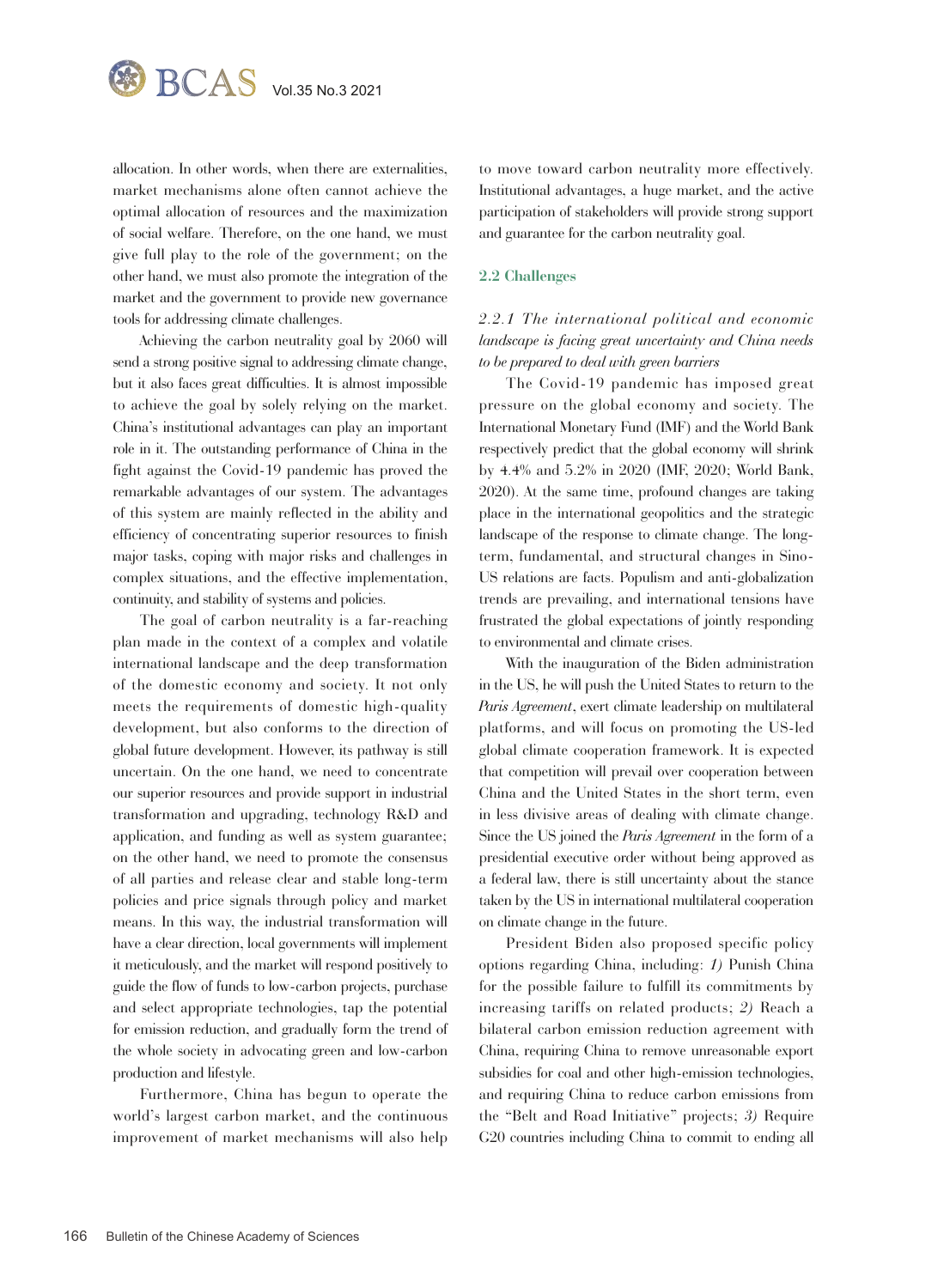export financing subsidies for high-carbon projects and to eliminate coal financing from all countries except the poorest countries; *4)* Provide clean infrastructure investment alternatives to countries along the "Belt and Road Initiative" with US partners. The actions taken by the US have indicated that even though Biden has proposed to cooperate with China on climate issues, he has not shown confidence in active emission reduction actions taken by China. This means that the climate issue is not only an important area where China and the United States may reach cooperation but also a key platform for the two sides to compete with each other and strive for their respective national interests. We cannot rule out the possibility that policies on climate change might be a trigger for a new round of trade friction between the two countries.

At present, green barriers with the excuse of climate change are gaining traction, and the trend of protectionism advocating the use of carbon tariffs to increase trade barriers is expanding. The EU has made it clear that the "Carbon Border Adjustment Mechanism" will be established from 2021, and China needs to be fully prepared for it.

# *2.2.2 The time for achieving carbon peak and neutrality is limited, and the path to emission reduction is not smooth*

Compared with Europe and the US, it takes more effort for China to achieve carbon neutrality. European countries such as the UK and France roughly reached carbon peaking in the 1980s and 1990s. After reaching the peak, their carbon emission experienced a long period of a plateau and began to slowly decline. A gap of 50–70 years between carbon peak and neutrality is promised by the EU countries. China has set a timetable for carbon peaking while its  $CO<sub>2</sub>$  emissions are still rising, and achieving this goal itself will take China strenuous effort. If China achieves the peak of carbon emissions as scheduled before 2030, the time from carbon peak to carbon neutrality will only be about 30 years, which means that the path to carbon neutrality after peaking will be extremely arduous; if internal and external factors lead to more fluctuations and prolongation of the plateau period, more drastic structural changes are needed to achieve the carbon neutrality vision. In any case, the annual emission in each year after 2030 is expected to be reduced by an average of 8%–10% per year compared with the previous year, which will far exceed the speed and intensity of emission reduction in developed countries. This will be the biggest challenge faced by China. In fact, both developed and developing countries have similar emission reduction routes in different sectors, but the time for China is more limited. It takes more endeavor in economic restructuring, technological innovation, and capital investment for a large country such as China to achieve its goals (Table 2).

| <b>Number</b>  | <b>Country</b> | <b>Actual peak year</b> | Promised year of<br>carbon neutrality | <b>Transition period/</b><br>vear |
|----------------|----------------|-------------------------|---------------------------------------|-----------------------------------|
|                | UK             | 1973                    | 2050                                  | 77                                |
| $\overline{2}$ | Hungary        | 1978                    | 2050                                  | 72                                |
| 3              | Germany        | 1979                    | 2050                                  | 71                                |
| $\overline{4}$ | France         | 1979                    | 2050                                  | 71                                |
| 5              | Sweden         | 1976                    | 2045                                  | 69                                |
| 6              | Denmark        | 1996                    | 2050                                  | 54                                |
| 7              | Portugal       | 2002                    | 2050                                  | 48                                |
| 8              | Ireland        | 2006                    | 2050                                  | 44                                |
| $\mathbf Q$    | Spain          | 2007                    | 2050                                  | 43                                |
| 10             | Austria        | 2005                    | 2040                                  | 35                                |
| 11             | Finland        | 2003                    | 2035                                  | 32                                |
| 12             | China          | Before 2030             | Before 2060                           | About 30                          |

**Table 2. Comparison of the transitional period from carbon peak to carbon neutrality**

Note: China has not reached its carbon peak yet, and the time for promised year of peak of China is shown in the table.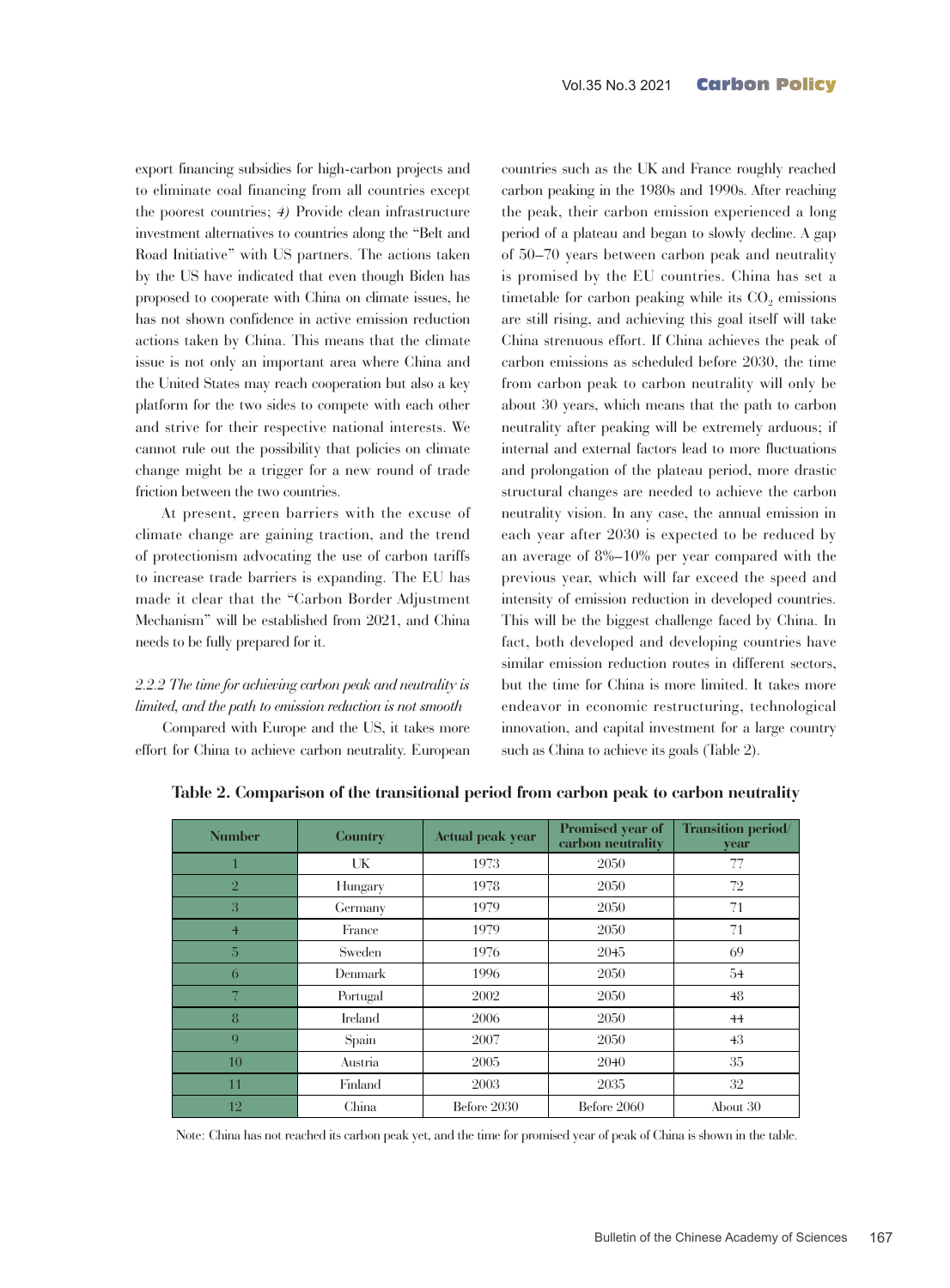

*2.2.3 The basic R&D capabilities in China are still insufficient, and key low-carbon technologies are facing competition*

Multiple issues pose challenges to China in achieving green and low-carbon development and carbon neutrality goals, such as insufficient scientific and technological achievements of original innovation in China, numerous institutional and mechanism obstacles faced by the transformation of scientific and technological achievements, inefficient allocation of innovation elements, and the gap in the number and quality of innovative talents. At present, low-carbon technologies tend to pay more attention to technical details and the improvement and promotion of existing technologies. Less attention is paid to the innovation of disruptive technologies. Furthermore, there is a lack of goal-oriented medium- and long-term emission reduction technology strategy and deployment plan that takes into account the environment, climate, economy, and society. In some key low-carbon technologies, China faces bottlenecks such as the lack of key technologies, low degree of autonomy, and lack of industrialization of hydrogen fuel cell vehicles. As for the hydrogen energy industry, although China enjoys the highest hydrogen production in the world, currently 70% of the raw materials for hydrogen production are coal and natural gas, leaving a low proportion for green hydrogen. In addition, there is no substantial breakthrough in the technology of hydrogen production, storage and transportation, and large-scale utilization. One of the core solutions for in-depth emission reduction is a technological breakthrough. Due to the influence of international economic interest competition and trade protectionism, technology transfer and cooperation are facing more obstacles. Therefore, China needs to speed up the formulation of technological innovation support plans to realize the carbon neutrality targets (Huang Jing, 2020).

# *2.2.4 Large gap of development between regions leads to difficulty in achieving a fair and just transition to carbon neutrality*

China's inter-regional economic and social development is unbalanced, with a superior development in the eastern and southern part of China over their counterparts in the west and north.

Concerning carbon emissions, the relatively developed regions in the east have seen a limited increase in carbon emissions, and some regions are already close to peaking. Although these regions have strong carbon emission reduction capabilities, there are still signs of a resurgence of traditional means and an impulse to invest in carbon-intensive projects under the pressure of economic recovery and carbon peak targets. In contrast, there is still room for growth in carbon emissions in the central and western regions. It is difficult to reach a peak in the short term, especially in provinces rich in fossil energy.

Meanwhile, the direction and long-term trend of phasing down coal in China have been determined, but the phasing-out road map needs to be carefully designed in accordance with the economic development stage and capacities. The benefits and impacts of low-carbon transformation on different industries, regions, and people should be fully considered. The traditional fossil fuel industry, especially the upstream and downstream industries of coal-including mining, transportation, coal power, coal chemical industry will undergo great shock in the zero-carbon transition. These impacts will be concentrated in areas that are heavily dependent on coal to develop the economy and offer employment opportunities. In addition, due to the development of machines, elimination of outdated production capacity, and industrial upgrading, the transformation of the coal industry has already put pressure on provinces such as Henan and Shanxi which are more reliant on the traditional coal industry. Coal will inevitably withdraw from the stage of history, and the job opportunities it carries will also disappear. Therefore, systematic solutions are required such as policy measures to properly handle coal workers or ensure their re-employment and finding new development models for these areas. These actions should be carried out as soon as possible.

On the whole, the Covid-19 pandemic has imposed a huge impact on the economic and social order, but it also presents some opportunities. In the short term, fighting the epidemic tones down the urgency of carbon emission reduction, but in the medium and long term, green and low-carbon development is still one of the strategic directions for future development. The pandemic has impaired economic growth and also brought opportunities for structural adjustment.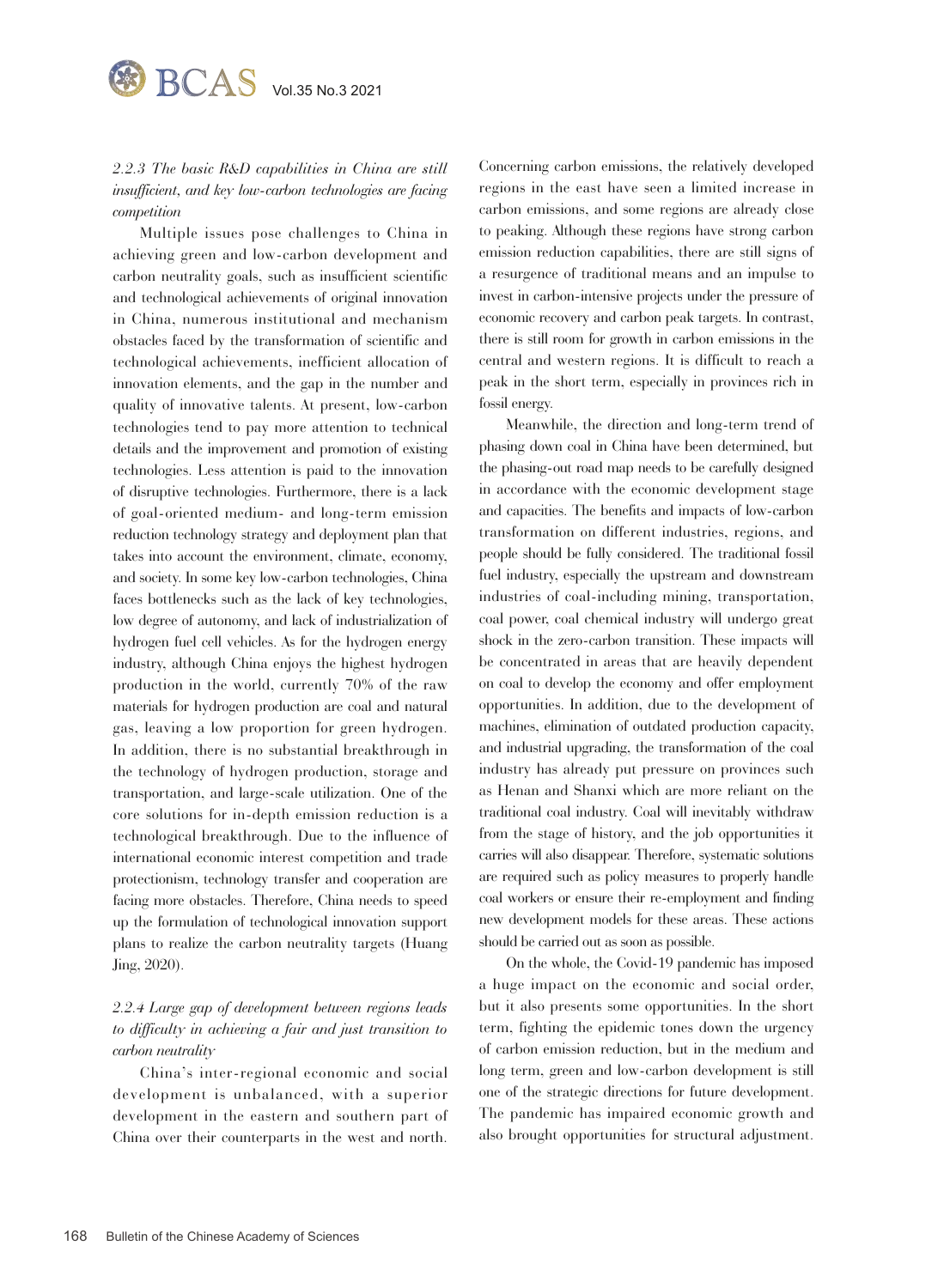The pandemic has led to crises for many traditional industries, but we have also witnessed the strong vitality of emerging industries such as the information industry. These have greatly expanded the room for green economic growth and made it possible to pursue green development. The pandemic has provided us with an excellent opportunity for structural industry upgrades. The pandemic has prompted the whole society to reflect on the development model of the excessive pursuit of speed and scale. This is undoubtedly conducive to the establishment of new development concepts that place greater emphasis on green development and the

harmonious coexistence between man and nature within the entire society, creating favorable conditions for pursuing green transformation under the impact of the pandemic. Besides, the economic downturn has led to a slowdown in the growth rate of energy consumption, which will become an opportunity to accelerate the energy transition to allow new energy demand to be met by renewable energy to a greater extent. China should seize the opportunity to reset the current economic and energy system, provide support for achieving carbon neutrality, and lead the creation of a greener and more resilient world.

#### III. General Approach to Mid-to-long-term Green and Low-carbon Transition in China

#### **3.1 Overall strategy**

The 5th Plenary Session of the 19th Central Committee of the CPC proposed that green production and lifestyles shall be extensively attained by 2035. Carbon emissions should be steadily declined after the peaking. The ecological environment shall be fundamentally improved, and the goal of a Beautiful China will be basically achieved. It intends to build China into a great modern socialist country that is prosperous, strong, democratic, culturally advanced, harmonious, and beautiful by the middle of the 21st century, ensure ecological security, and actively participate in and lead international cooperation in environmental protection such as climate change<sup>ix</sup>.

To accelerate green and low-carbon development and achieve greater reductions in greenhouse gas emissions, it is necessary to coordinate economic, social, energy, environmental, and climate change governance, and to promote a comprehensive green transformation of economic and social development. To that end, it is vital to lead a sustainable development path towards the harmony between man and nature and a sustainable development path of the Chinese nation, and play a major role in global climate governance, protecting the ecological security of the earth and the survival and development of human beings.

The proposal of China's carbon neutrality goal

has allowed the world to see the possibility of capping the global temperature rise within 2°C and striving to achieve the 1.5°C target, and it also further identifies that tackling climate change is an important goal of China as a modern socialist country. The long-term low-carbon development strategy should be consistent with the two-stage goals and strategies of socialist modernization (He Jiankun, 2018). It is necessary to include the carbon peak and the strengthening of NDCs goals by 2030 as an important part of the first-stage strategic plan of socialist modernization to promote high-quality economic development. Taking nearly zero emissions by 2050 and achieving carbon neutrality by 2060 as the leading goals and tasks of the second stage of socialist modernization, we will promote the building of a Beautiful China and establish a green, low-carbon, and circular means of production and lifestyle.

#### **3.2 Interim goals, paths, and priorities**

#### *3.2.1 Near-term*

The "14th Five-Year Plan" period will be the crucial five years for China to achieve carbon peaking and the first five years to incorporate the vision of carbon neutrality into the economic and social development plan. The difficulty and challenges are unprecedented. It is necessary to pay more attention to strengthening the balance between energy and industrial development

<sup>&</sup>lt;sup>ix</sup> Proposals of the CPC Central Committee on the Formulation of the 14th Five-Year Plan for National Economic and Social Development and the Long-Range Objectives Through the Year 2035. http: //www.gov.cn/zhengce/2020-1 l/03/content\_5556991. htm [2020-12-14 ].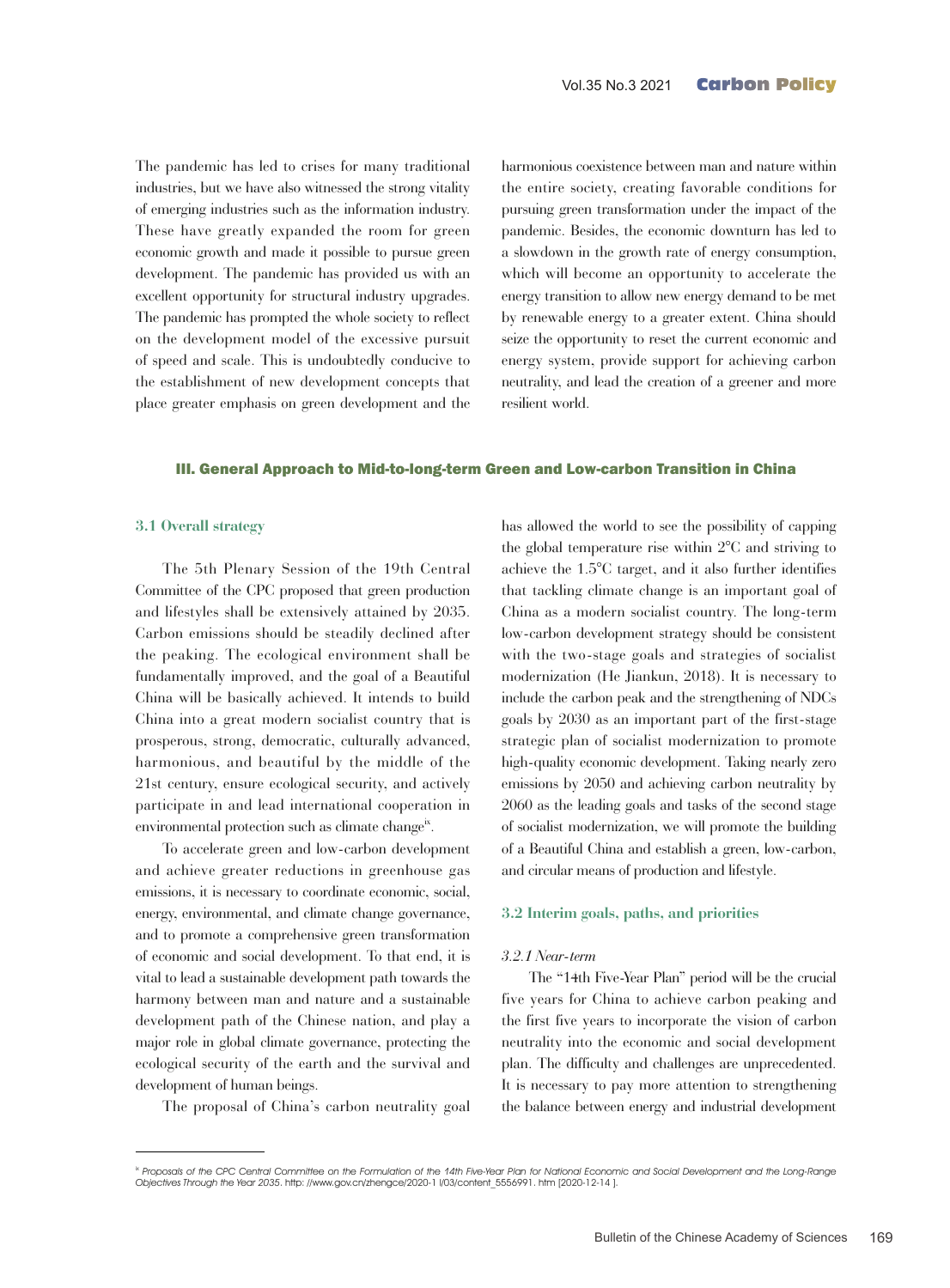

planning and national climate change planning, especially to anchor the development direction and focus of energy and industry transformation during the "14th Five-year Plan" with the medium and long-term strategic goal of achieving carbon neutrality and building a beautiful China, comply with the requirements of green and low carbon development and promote the moderately advanced deployment of infrastructure and industry. Optimize the spatial deployment for the adjustment of energy structure, the green, low-carbon transformation of industry, and the urban resilient development, and facilitate the formation of a new development paradigm of "investing in green, investing in growth, investing in employment, investing in the future" and the green and low-carbon "dual circulation".

During the "14th Five-Year Plan" period, carbon emissions growth should enter a plateau period. Some developed provinces and cities in the east, provinces, and cities with a good endowment of renewable energy in the southwest, and high-carbon industries such as electricity, steel, and cement should take the lead in reaching their peaks. In terms of the primary energy consumption structure, the proportion of coal is expected to drop to about 50%, and the proportion of non-fossil energy consumption should exceed 20%. The peak is to be achieved through structural adjustment of coal power, and the development of the coal chemical industry is to be strictly controlled. In terms of policy support, it is necessary to accelerate the establishment of the "14th Five-Year Plan", "Special Plan for Addressing Climate Change", "Action Plan for Carbon Dioxide Peaking before 2030", "Comprehensive Work Plan for Energy-saving and Emission Reduction", and "Action Plan for Green Industrial System and Life" to promote the coordination and convergence of different plans and programs. Efforts shall be made to establish a total carbon emission control system, so as to replace the total energy consumption control target with a more effective greenhouse gas emission reduction binding target, expand the flexible mechanism and path to achieve the carbon emission reduction target, and adopt the combination of inter-regional quota trading, clean development and horizontal compensation in implementation. Based on scenario analysis and consensus, endeavor shall be made to

update the intensity and extensity of China's NDC, including carbon peaks and mid-to-long-term nearzero or net-zero emissions targets, and integrate green recovery, Nature-based Solutions (NbS), and non-CO<sub>2</sub> greenhouse gas emission reduction, increasing the scope of target indicators and room for flexible adjustment. We shall strive to strengthen technology research and development for the transformation of a zero-carbon society, and prepare for industrial transformation, lifestyle shift, and possible global low-carbon technology competition<sup>x</sup>. We shall work hard to enhance the R&D, cooperation and promotion of global low-carbon and zero-carbon technology.

#### *3.2.2 Mid-term*

From 2025 to 2030, we must promote carbon emissions to peak as soon as possible. Studies have shown that under the premise that the target time for carbon neutrality is determined, the earlier the peak is reached, the lower the total emission reduction cost of the whole society will be (Pan *et al*., 2020). However, the steps to achieve carbon neutrality also need to keep compatible with the social and economic development conditions of China. China should seek truth from facts, and take due efforts to reach the goal ahead of schedule, achieve the phased goals in a cost-effective way, attain high-quality NDCs commitments, and strive for 25% or more share of non-fossil energy in primary energy consumption. At the same time, China should promote and lead related activities in the Global Carbon Neutrality Alliance.

From 2030 to 2035, the primary energy consumption of China is expected to enter a plateau period,where the energy structure has been continuously optimized. The overall energy structure is to present a tripartite pattern dominated by coal, oil/gas, and renewable energy, with terminal power consumption greatly increased. The carbon emissions of all provinces and cities across the country are expected to peak, and so will the carbon emissions of sectors such as transportation and construction. Measures to take in this period should focus on promoting green transformation through structural adjustment and system innovation, continued efforts should be made to deepen the reforms in the industrial structure, energy structure,

<sup>x</sup> WANG Yi, member of the Standing Committee of the National People's Congress: We must be fully prepared for the global carbon neutrality competition. https: //view, inews. qq. comA/20201215 A03AKD00 [2020-12-20].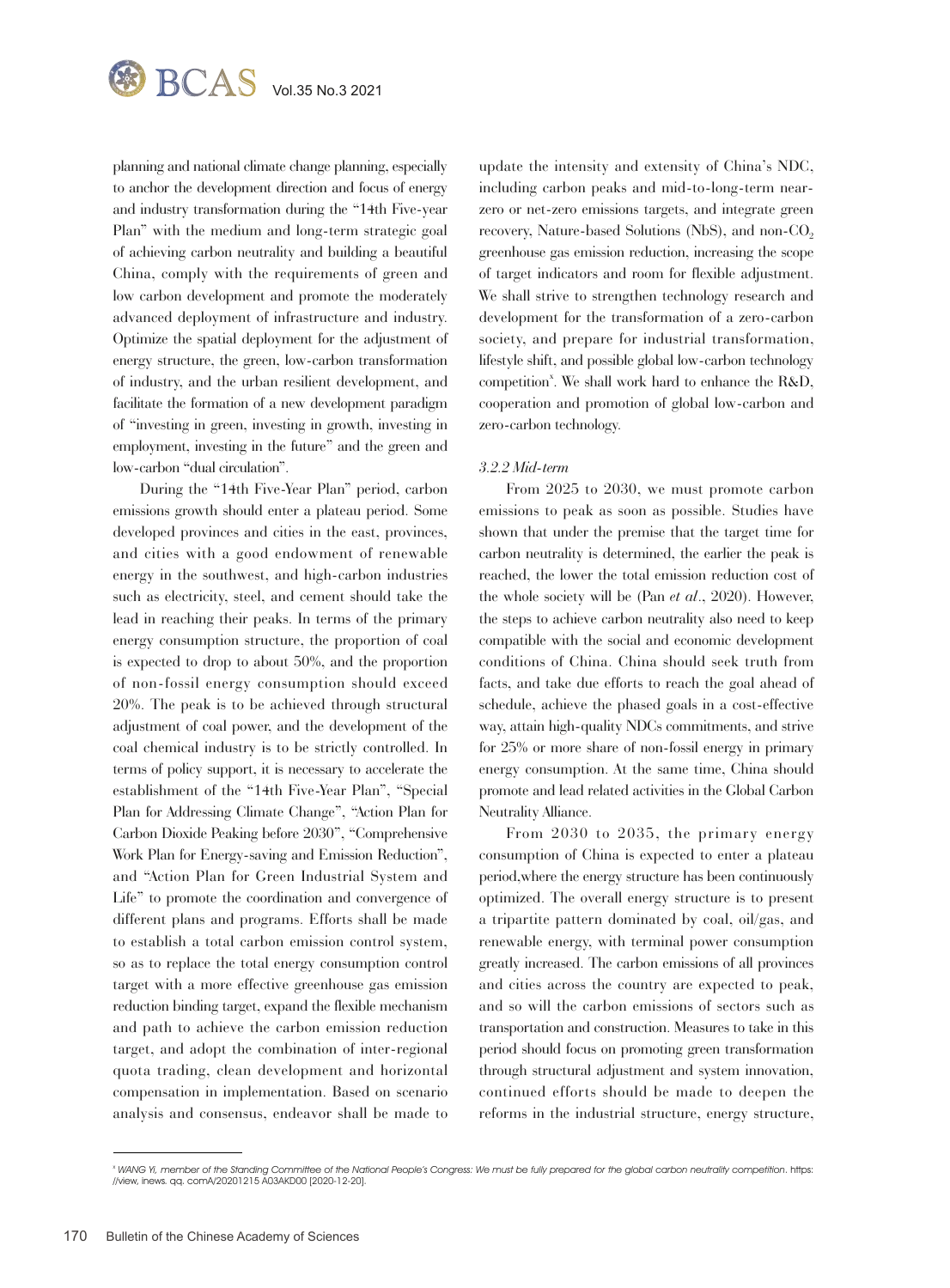transportation structure, and land use structure, and to accelerate and adjust the layout of major infrastructure and related industries revolving around the zero-carbon goal, so as to promote the deep integration of technology with economic and social fields, and to consolidate the formation of a green and low-carbon industrial chain, supply chain, and value chain, as well as a corresponding green climate investment and financing policy system and sustainable business model.

#### *3.2.3 Long-term*

During the period from 2035 to 2050, we should establish an energy supply and consumption system based on renewable energy, accelerate to phase down fossil energy, and advance the deployment of NETs including carbon capture and storage (CCS) and bioenergy with carbon capture and storage (BECCS), in efforts striving to achieve  $CO<sub>2</sub>$  near-zero emissions, further improve adaptability, continuously improve the social and economic system for green, low-carbon recycling, and sustainable development, and form a sustainable consumption pattern.

From 2050 to 2060, we shall move towards the neutrality of greenhouse gas emissions by means of carbon sinks, NETs, and non- $CO<sub>2</sub>$  emission control, and strive to promote carbon neutrality in the world around 2070.

## **3.3 Industrial structure: building a modern industrial system with green and low-carbon circulation**

The modern industrial system is the biggest driver for carbon emission reduction. Studies have indicated that industrial structure adjustment can contribute up to about 60% toward achieving China's carbon intensity target (Wang Wenju and Xiang Qifeng, 2014). The establishment of a green and low-carbon circular economic system is an important part of a modern economic system. It is vital to strengthen green strategic emerging industries such as energy conservation, environmental protection, clean production, and clean energy, and make innovations to form technology, financial support systems, and policy and institutional environments that are compatible with green and lowcarbon recycling industries. It is important to accelerate the building of new infrastructure characterized by

green, low-carbon, and digital technologies, improve the level of green development in the service industry, and create new momentum for green and low-carbon circular development. At the same time, it is necessary to reduce the embodied carbon of export trade. In 2016, the embodied carbon of export accounted for 12.5% of China's carbon emissions (Gu Alun *et al*., 2020). This will have an important impact on carbon emissions reduction in China. It is necessary to promote China's manufacturing industry to move towards the higher end of the global value chain and to increase the share of the service industry in export.

#### **3.4 Energy structure: building a clean, lowcarbon, safe, and efficient modern energy system**

Decarbonization of the energy structure is a key pathway to achieve carbon neutrality, and it is also conducive to building and improving the energy security system of China. The first is to formulate a road map for an orderly exit of coal, adopt more effective measures to control fossil energy consumption, especially to strictly control coal consumption, continuously optimize and reduce the structure and scale of coal utilization, increase the control of scattered coal, and take effective measures to curb the impulse of some local industries to launch coal-related projects, strictly control the development scale of high-carbon industries such as coal chemical industry, and avoid the resulting highcarbon lock-in effect and high costs. The second is to substantially increase the electrification level of terminal energy. The industrial sector should speed up the substitution of electricity for the direct use of fossil fuel energy in the manufacturing process. The construction sector should adopt distributed renewable energy systems and expand the application of electricity in heating. The transportation sector should promote electric vehicles, restrict and gradually phase down ICE (internal combustion engine) vehicles, promote the commercial development of hydrogen fuel cell vehicles, and facilitate the upgrading of energy consumption in various industries with a focus on electrification, high efficiency, and intelligence. The third is to build an energy supply system with a high proportion of renewable energy. It is important to establish infrastructure, smart grids, distributed energy, energy storage, multi-energy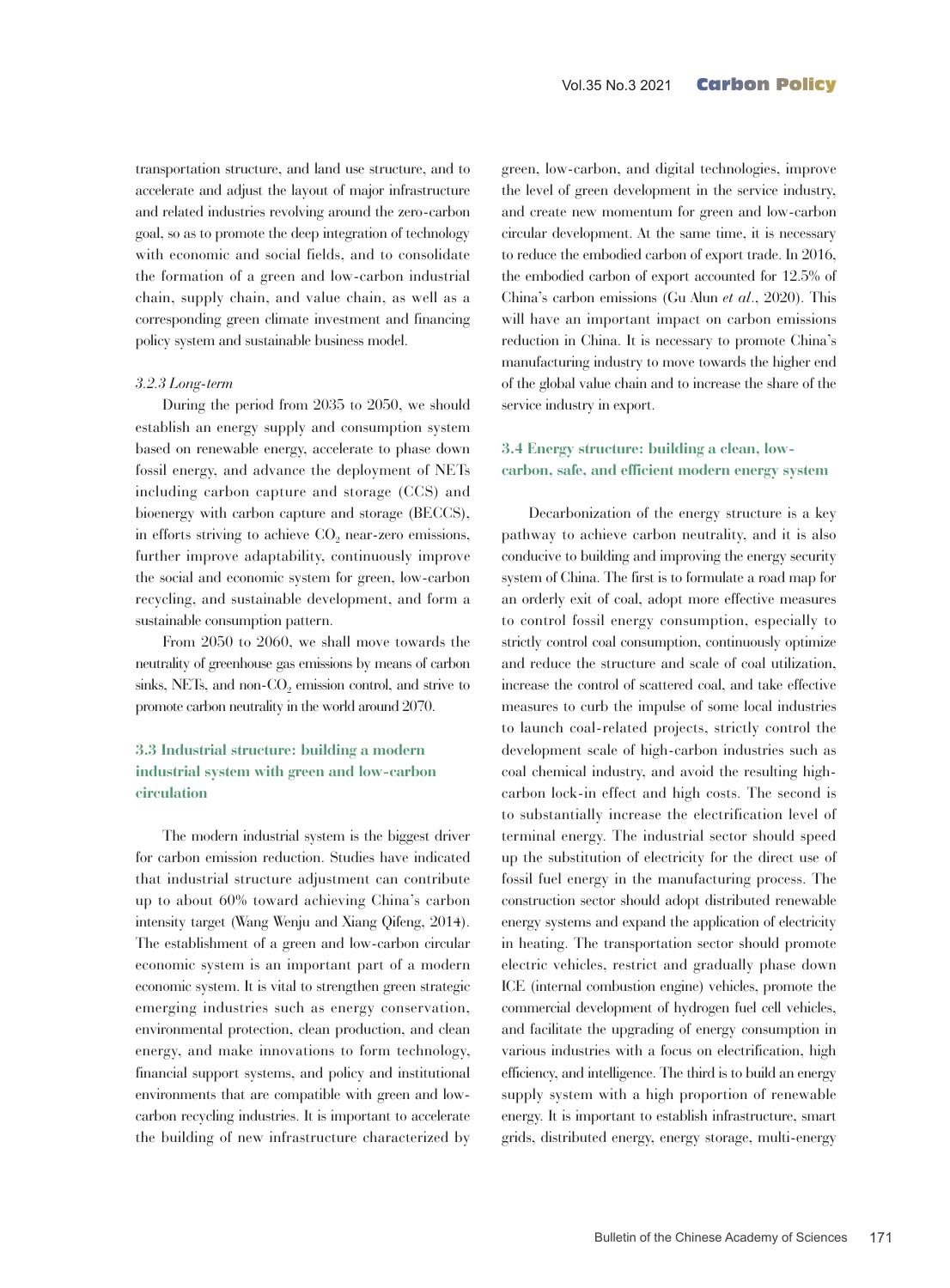

complementarity, flexible regulation, and smart energy that adapts to such a high proportion of renewable energy. It is necessary to promote disruptive innovation and development, and advance the integration of various technologies, infrastructures, and models to form an energy system with a high proportion of renewable energy; promote the development and construction of cascade hydropower station, and build a batch of integrated watershed energy bases for hydropower, wind power, and photovoltaics; highlight the coordinated development of wind power, adhere to a combination of centralized and distributed development models, focus on both local consumption and external transmission of wind power generated both onshore and offshore; accelerate the diversification of solar energy. The central and eastern regions should adopt the innovative "PV+" model, move ahead with the complementarity between agriculture and photovoltaics, rooftop photovoltaics, and promote the development of industrial and commercial distributed household photovoltaics. In Northeast, North China, and Northwest China, it is necessary to focus on photovoltaics combined with ecological governance, promote the construction of photovoltaic bases, summarize and promote the experience, synergy model and NbS of combining renewable energy with poverty alleviation, agriculture and forestry production, ecological restoration, hydrogen production; drive the development of biomass energy based on local conditions and the development and application of geothermal energy. The fourth is to accelerate the development and application of energy storage, hydrogen energy, and smart grid technologies to provide support for the deployment of a high proportion of renewable energy. The fifth is to establish, improve and implement a guarantee mechanism for the consumption of renewable energy power, and encourage technological and institutional innovation to create favorable conditions for the high-quality development of renewable energy.

# **3.5 Technological innovation: formulating medium and long-term emission reduction technology development strategies for carbon neutrality**

Carbon neutrality will ultimately be dependent on low emissions, zero emissions, and the extensive application of NETs in production and life. It is necessary to start the formulation of medium and long-term low-carbon technological innovation plans, and accelerate the development and application of key carbon-neutral technologies as soon as possible to meet the carbon neutrality goals. It is important to establish a world-leading low-carbon technological innovation system, and promote R&D innovation and commercial application promotion of key common technologies, cutting-edge leading technologies, and disruptive innovation technologies, including energy efficiency, large-scale integration of renewable energy into the grid, distributed renewable energy, advanced nuclear energy, hydrogen fuel cell, large-scale energy storage, smart grid, renewable resource recovery, carbon capture, utilization and storage (CCUS), BECCS, direct air capture (DAC), *etc*. It is vital to deploy a group of forward-looking, systematic, and strategic low-emission technology research and development and innovation projects to break through the technological bottlenecks in key materials, instruments and equipment, core processes, and industrial control devices in the development of carbon neutrality, and gradually build a global carbon innovation center for new technologies, products, business formats and models.

It is necessary to promote the in-depth integration of a new generation of information technology and advanced low-carbon technologies and to greatly improve energy utilization efficiency. Guided by the vision of carbon neutrality, we will cultivate new growth momentum in high-tech, high-efficiency, and lowemission areas such as digital economy, clean energy, and smart cities with great development potential and leadership, and gradually foster a number of international advanced green and low-carbon manufacturing clusters. Efforts should be made to further strengthen international technical cooperation and assistance with the vision of carbon neutrality, launch international scientific and technological plans led by China for addressing climate change and carbon neutrality, and establish relevant international organizations.

**3.6 Regional coordination: formulating differentiated regional low-carbon development strategies**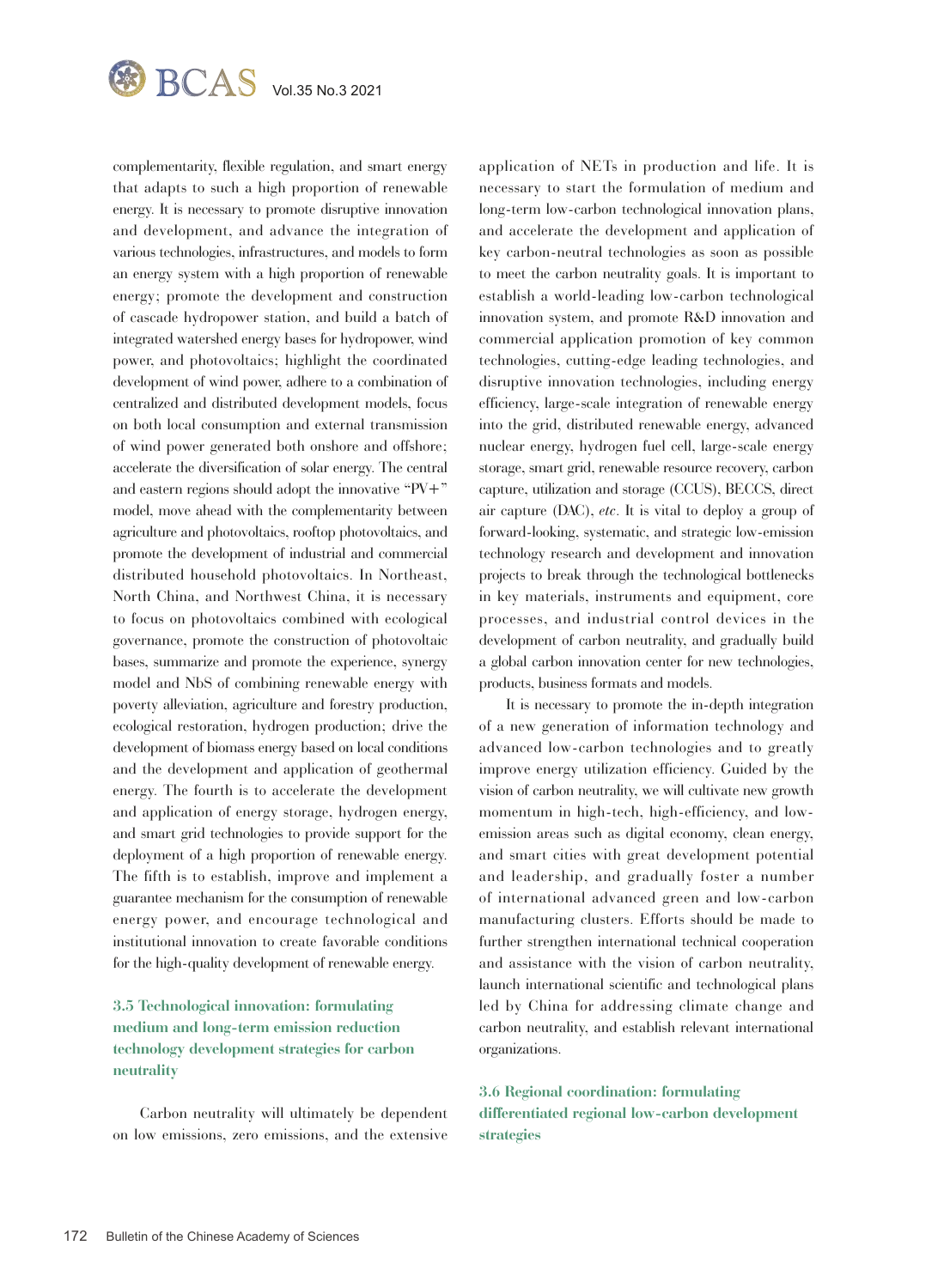China boasts a vast territory with significant differences between regions in terms of economic development model, economic structure, social development level, natural resource endowment, and technological development, which poses different requirements for the design of carbon emission reduction pathways in different regions. Due to the strategic planning of the economic and social development in China and the reality of resource endowments in the central and western regions, the central and western regions bear a large number of transferred emissions from the eastern provinces while generating a large amount of energy and electricity (Lv Jiehua and Zhang Zeye, 2020). The prevention of carbon leakage between different regions not only pertains to the rationality and fairness of the break-down of carbon emission reduction targets but also pertains to the realization of low-carbon development goals as well as fair and just transition. Therefore, based on the existing division of emission responsibilities, consumption and transfer emissions should be taken into account, and differentiated regional low-carbon development goals should be established.

Specifically, during the "14th Five-Year Plan" period, the more developed areas along the east coast and the areas with abundant renewable energy resources in the southwest should plan to take the lead in achieving the peak of  $CO<sub>2</sub>$  during the five years, creating favorable conditions for the nationwide carbon peak during the "15th Five-Year Plan" period (2026–2030). It is important to nurture the accelerated transfer of the manufacturing industry to clean energy bases in the northwest and southwest regions, and promote the local consumption of renewable energy. We must pay special attention to fairness and justice in the transition process, especially the employment and economic development of coal-dependent areas, and the access to clean energy in impoverished areas. It must be properly addressed through capacity building, fiscal transfer payments, and ecological compensation.

#### **3.7 Policy system: establishing the policy system for the medium and long-term low-emissions**

The first is to speed up the top-level design of climate change laws to provide legal protection for the long-term low-emission strategies. It is necessary

to formulate and revise relevant laws and regulations such as the Climate Change Law, Energy Law, Electricity Law, Renewable Energy Law, Energy Conservation Law to accommodate climate change response and green and low-carbon development, and give maximum priority to the demand of ensuring that there are laws to follow when achieving carbon peak, carbon neutrality and climate change response. Meanwhile, design and formulate a series of gradual and increasingly stringent standards for industries, technologies and products to establish a system of technical regulations (CAS Sustainable Development Strategy Research Group, 2009). The second is to improve the climate investment and financing policy system, step up the financial investment and tax incentives of governments at all levels for lowcarbon development, promote the establishment of a policy environment conducive to climate investment and financing, encourage the development of climate investment and financing products and tool innovation, and develop an applicable, efficient and advanced climate investment and financing standard system to improve the governance structure of multiple types of funds. The third is to continue to promote and improve the supporting systems for the carbon market and formulate a roadmap for international cooperation in the carbon market. Meanwhile, it is still necessary for China to reserve a policy window for the introduction of the carbon tax while conducting carbon trading, and to promote the implementation of a carbon tax and carbon pricing policy at the right timing. The fourth is to improve and make innovations on the systems, policies, and actions to promote low-carbon consumption, including expanding the supply of low-carbon products and services, intensifying efforts for a circular economy, strengthening publicity and education, raising awareness of low-carbon consumption, and establishing and improving the governance mechanism of low-carbon consumption.

## **3.8 International cooperation: building a fair, just, and win-win global climate governance system**

Since the Covid-19 pandemic, the international landscape has become increasingly complicated and full of uncertainties. China needs to be more active in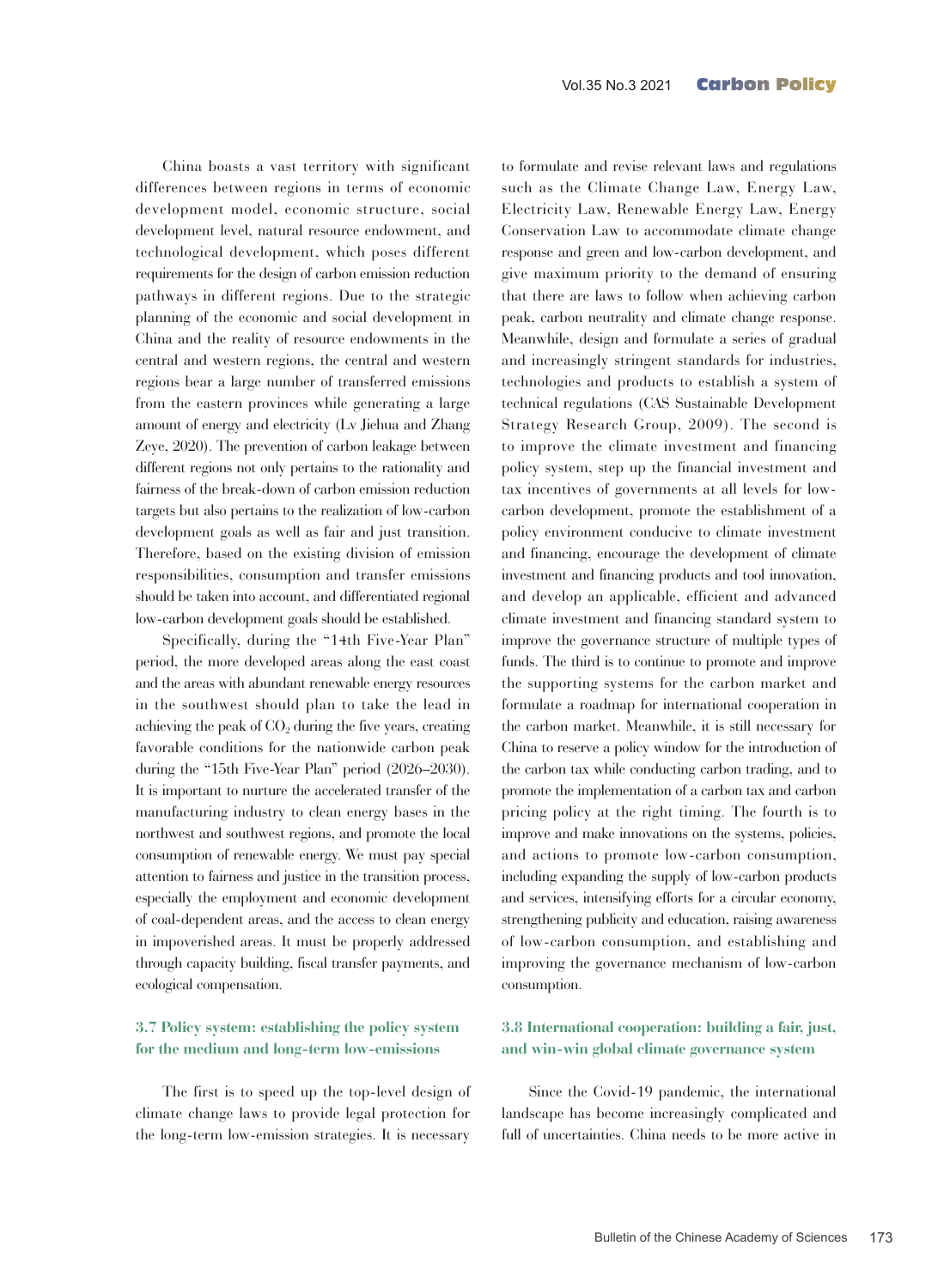

advancing global climate governance and international cooperation, the establishment of a global climate governance system featuring fairness, justice, and winwin cooperation. Adhering to the principles of common but differentiated, fair and respective capabilities, we should strengthen multilateral and bilateral international cooperation, and promote the response to climate change and the transition to a green and low-carbon planet to become a global consensus. Firstly, focus on maintaining the multilateral process. Facing the new reality with the US returning to the *Paris Agreement*, it is necessary to continue and maintain multilateralism, promote the relevant reform under the multilateral framework, improve the efficiency of cooperation, properly respond to the possible unreasonable unilateral actions that the United States may take, including carbon trade barriers out of its domestic interests. Secondly, strengthen bilateral cooperation, promote the establishment of a consensus, between China and Europe, and between China and the United States, on green recovery, health, climate change, and biodiversity protection. It is important to reach pragmatic cooperation agreements, and join hands with developed countries such as the US and European countries to play a leadership role as a major power. It is necessary to deepen the China-EU green cooperation partnership, facilitate high-level China-EU dialogues on climate and environment and multi-level dialogues, promote positive actions based on common interests between China and the EU, providing a good momentum for China-EU cooperation. It is necessary to restart the Sino-US dialogue on climate change, find solutions to the challenges of global governance in climate cooperation, and tap cooperation

in related fields. Thirdly, cooperate with all parties to facilitate the 26th session of the Conference of the Parties (COP 26) to the *United Nations Framework Convention on Climate Change* (UNFCCC), and advance the mutual promotion between the 15th Conference of the Parties (COP15) of the *Convention on Biological Diversity* (CBD) and COP 26. Fourthly, enhance cooperation and exchanges in green and low-carbon technology and green finance, promote technology transfer and cooperative research and development, advance the development of the global green finance market, and support the green and low-carbon economic recovery and growth. Fifth, join hands with developed countries to promote cooperation in third-party countries, make full use of advanced technologies from developed countries, Chinese manufacturing prowess and capital to achieve the effect of " $1+1+1>3$ " based on the environment protection and climate needs of the host country. Finally, China should strengthen the top-level design of the green and low-carbon "Belt and Road Initiative", and actively support the "Belt and Road" partnership countries to formulate low-carbon development layouts and action roadmaps, and transform from a single commercial project cooperation model to strategic cooperation. It is crucial to carry out climate change cooperation with the "Belt and Road" partnership countries from the perspective of development, support the "Belt and Road" partnership countries to update their NDCs goals, and formulate and implement a long-term low greenhouse gas emission development strategy by the middle of the 21st century, and garner extensive support from the international community (Tan Xianchun *et al*., 2017).

(Translated by SONG Xinyi)

#### References

- Gu Alun, He Jiankun, Zhou Lingling. 2020. The impact of foreign trade development on carbon emissions of China with the new normal in an economy. China Environmental Science, 40 (5): 2295–2303. (In Chinese)
- Lv Jiehua, Zhang Zeye. 2020. China's provincial carbon emission accounting standards and empirical test. Statistics and Decision Making, 36(3): 46–51. (In Chinese)

He Jiankun. 2018. New thinking on long-term strategies for addressing climate change and low-carbon development in the new era. Journal of Wuhan University (Philosophy and Social Sciences Edition), 71(4): 13–21. (In Chinese)

Tan Xianchun, Gu Baihe, Wang Yi. 2017. Analysis of the impact of climate change on China's mid-and long-term development and countermeasures. Bulletin of Chinese Academy of Sciences, 32 (9): 1029–1035. (In Chinese)

Wang Wenju, Xiang Qifeng. 2014. Industrial structure adjustment and its energy-saving and emission reduction potential assessment in China. China Industrial Economy, (1): 44–56. (In Chinese)

Huang Jing. 2020. China's goal of achieving carbon neutrality in 2060 is in urgent need of strengthening scientific and technological support. Sustainable Development Economic Guide, (10): 1546. (In Chinese)